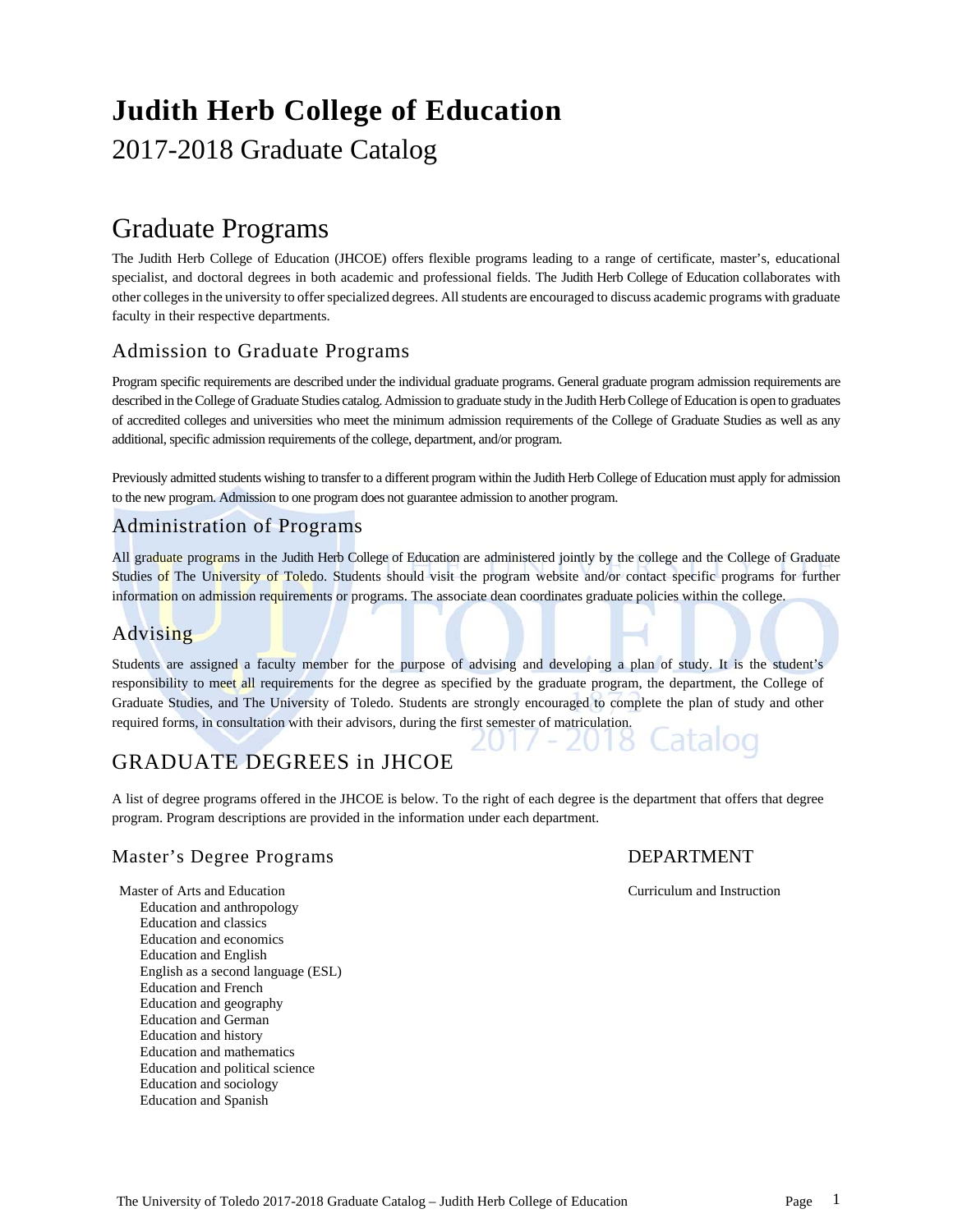Master of Education Art education Curriculum and Instruction Career and technical education Curriculum and Instruction Curriculum and instruction Curriculum and Instruction Early childhood education PreK-3 ECE, Higher Ed, & Special Ed Educational administration and supervision Educational Found & Leadership Educational psychology Educational Found & Leadership Educational research and measurement Educational Found & Leadership Educational technology Curriculum and Instruction Educational theory and social foundations Educational Found & Leadership Higher Education **ECE, Higher Ed, & Special Ed** Middle childhood education (LAMP only) Curriculum and Instruction Secondary education (LAMP only) Curriculum and Instruction Special education ECE, Higher Ed, & Special Ed

Master of Music in Music Education Music education Dept. of Music, College of Visual and Performing Arts Curriculum and Instruction

Master of Science and Education Curriculum and Instruction Education and biology Education and chemistry Education and geology Education and physics

## Licensure And Master's Degrees

Adolescence and young adult (7-12) Curriculum and Instruction Art education (multi-age) **Curriculum and Instruction** Curriculum and Instruction Early childhood education (preK-3) ECE, Higher Ed, & Special Ed Foreign language (multi-age)<br>
Intervention specialist: Mild/Moderate<br>
ECE, Higher Ed, & Special Ed Intervention specialist: Mild/Moderate Intervention specialist: Moderate/Intensive ECE, Higher Ed, & Special Ed Middle grade (4-9) **Curriculum and Instruction** Music education (multi-age) **Curriculum and Instruction** Curriculum and Instruction

## Education Specialist Degree Programs

Education Specialist in Administration and Supervision Education Educational Found & Leadership

Education Specialist in Curriculum and Instruction Curriculum and Instruction &

## Doctoral Degree Programs

Doctor of Philosophy in Curriculum and Instruction with concentrations in: Curriculum and instruction Curriculum and Instruction Educational technology Curriculum and Instruction Early childhood education ECE, Higher Ed, & Special Ed Gifted and talented ECE, Higher Ed, & Special Ed Secondary education Curriculum and Instruction

Doctor of Education in Educational Administration and Supervision Educational Found & Leadership

Doctor of Philosophy in Foundations of Education with concentrations in: Educational Found & Leadership

 Educational psychology Areas of focus may include learning & cognition or human development Educational sociology Foundations of education History of education Philosophy of education Research and measurement Areas of focus may include statistics, measurement, or evaluation

Doctor of Philosophy in Higher Education ECE, Higher Ed & Special Ed

ECE, Higher Ed, & Special Ed

Special education **ECE, Higher Ed, & Special Ed**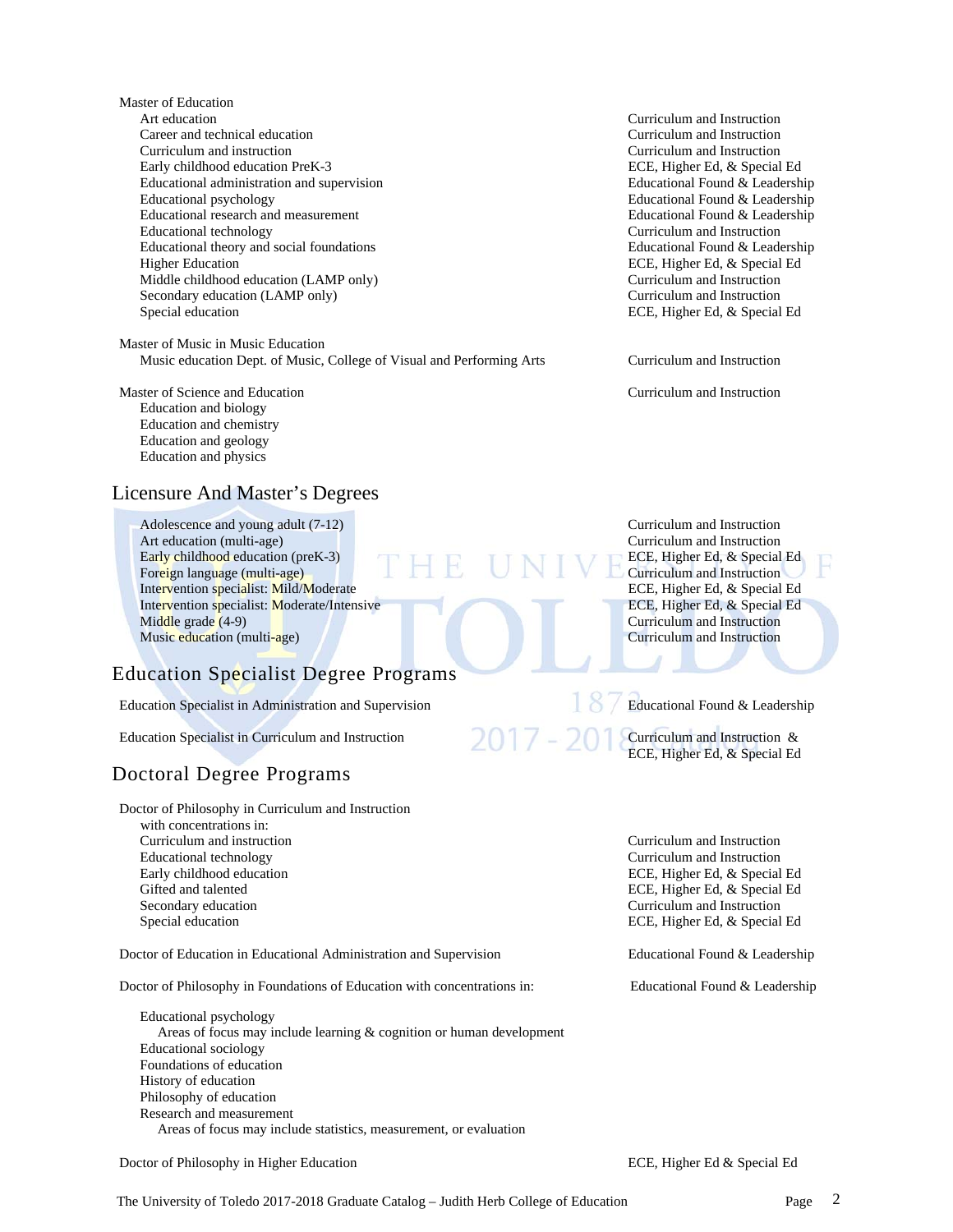## Endorsements

 Career-based intervention Curriculum and Instruction Early childhood generalist (grades 4-5) Curriculum and Instruction Gifted ECE, Higher Ed, & Special Ed Pre-school special needs ECE, Higher Ed, & Special Ed Reading (PreK-12) Curriculum and Instruction

## Certificate Programs

Culture and Change in Institutions Certificate Educational Foundations and

Diversity Certificate **EXE, Higher Ed, & Special Ed** Educational Assessment Specialist Certificate Educational Foundations and

Foundations of Peace Education Certificate Educational Foundations and

 Higher Education Administration Certificate ECE, Higher Ed, & Special Ed Interprofessional Teaming in Early Childhood ECE, Higher Ed, & Special Ed Virtual Educator Certificate Curriculum and Instruction

## Department of CURRICULUM AND INSTRUCTION

Rebecca Schneider, chair

# THE UNIVERSITY OF

2017 - 2018 Catalog

Master's, specialist and doctoral degrees are housed within this department. In addition, graduate licensure programs in middle childhood education, adolescent and young adult education, career and technical education, foreign language education, art education, and music education as well as special programs in literacy and educational technology are available.

Educational programs at The University of Toledo are accredited by the Council for Accreditation of Educator Preparation (CAEP).

Admission to Master's Degree Programs

In addition to the College of Graduate Studies admission requirements, master's programs housed in the department of curriculum and instruction (CI) require the following:

- An overall grade point average (GPA) of at least 2.7 on a 4.0 scale in all undergraduate work. Students who fail to meet this requirement may be considered for provisional admission, provided they demonstrate excellent promise for graduate study. The GRE is required for students with less than a 2.7 undergraduate grade point average.
- Three letters of recommendation regarding the prospective graduate student's potential for doing master's level work, which may come from such sources as the undergraduate major advisor, current employer, school principal or others who are knowledgeable about the applicant's ability to engage in graduate work in the desired program.
- A well-written statement describing the student's background and goals as well as the importance of the degree in achieving those goals.
- Some programs have selective admissions and may admit a limited number of students. Thus, meeting all formal criteria does not guarantee admission.

Transition to work **ECE, Higher Ed, & Special Ed** 

Leadership Leadership Leadership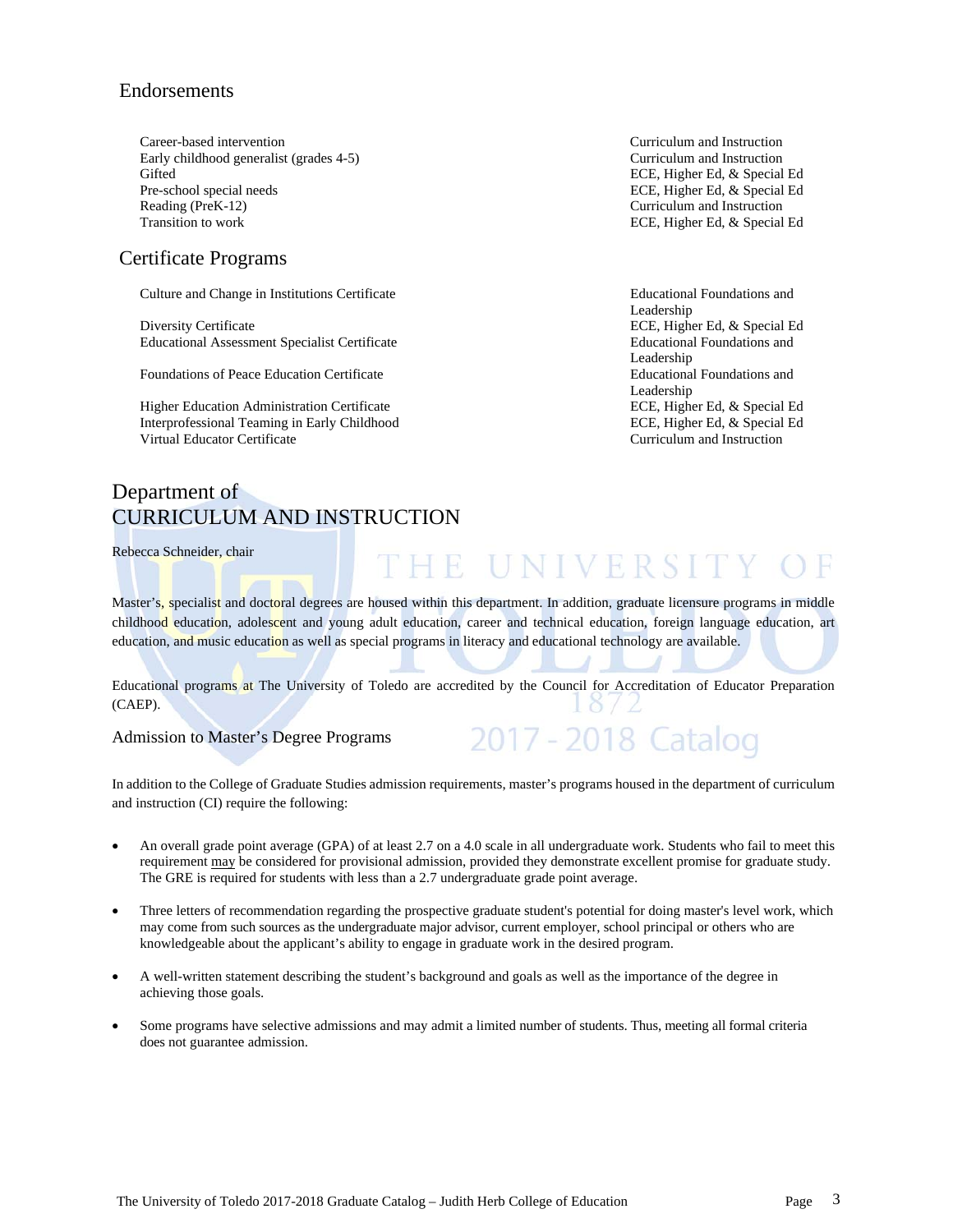## Requirements for Master's Degree Programs

Master's programs housed in the department of curriculum and instruction require a minimum of 30 or 36 semester hours (depending on program) of approved graduate course work. No more than six semester hours of credit from any combination of workshops (5950), problems or special topics courses (5980 or 6980), and independent studies (5990 or 6990) may be included in the degree program.

- A plan of study identifying the courses for the master's degree is required after 12 credit hours, generally at the end of the first semester of full time study.
- All students completing one of the master's degrees in this department must fulfill core requirements by completing one course from each of the four foundations core areas within the first 18 semester hours of course work (four of the first six courses must be core courses).
- All course work for the master's degree must be taken within a six-year period immediately preceding the date the degree is awarded.
- The completion of a thesis, project, comprehensive examination, seminar, or field experience (practicum) is noted in specific program descriptions.

Programs leading to licensure or endorsement may require additional semester hours to fulfill the licensure credential as well as degree requirements.

## Licensure And Master's Program (LAMP)

The licensure and master's program (LAMP) is a unique program for providing an initial license for those individuals who are seeking a career change and are interested in becoming teachers. The LAMP provides a sequence of courses applicable to teacher licensure from the State of Ohio and may be combined with an appropriate master's degree.

Licensure may be obtained in the following areas: adolescence to young adult education (grades 7-12), middle childhood education (grades 4-9), foreign language education (grades PK-12), art education (grades PK-12) and music education (grades PK-12). The program is designed to provide the student with opportunities to spend time in school settings and to put these experiences into perspective through on-campus reflective seminars. Both one year and two year programs are available.

## Admission requirements for Licensure And Master's Program (LAMP)

- An overall grade point average (GPA) of at least 2.7 on a 4.0 scale in all undergraduate work.
- Three letters of recommendation regarding the prospective graduate student's potential for doing master's level work, which may come from such sources as the undergraduate major advisor, current employer, school principal or others who are knowledgeable about the applicant's ability to engage in graduate work in the desired program.
- A well-written statement describing the student's background and goals as well as the importance of the degree in achieving those goals.
- All teacher licensure candidates are required to demonstrate basic competencies in reading, writing<sup>1</sup> and mathematics. Candidates must receive acceptable scores on one of the following nationally normed assessments:
	- 1. **ACT**
		- 1. 20 each on math, reading, and writing<sup>1</sup> sections
	- 2. **SAT**
		- 1. math 510
		- 2. reading 500
		- 3. writing<sup>1</sup> 490
	- 3. **Praxis Core Academic Skills for Educators (CASE)**
		- 1. mathematics (test code 5732): minimum score 150
		- 2. reading (test code 5712): minimum score 156
		- 3. writing1 (test code 5722): minimum score 162
	- 4. **GRE**
		- 1. verbal reasoning 151
		- 2. quantitative reasoning 153
		- 3. writing  $4.0$ 
			- ( 1required beginning 2021)

Latalog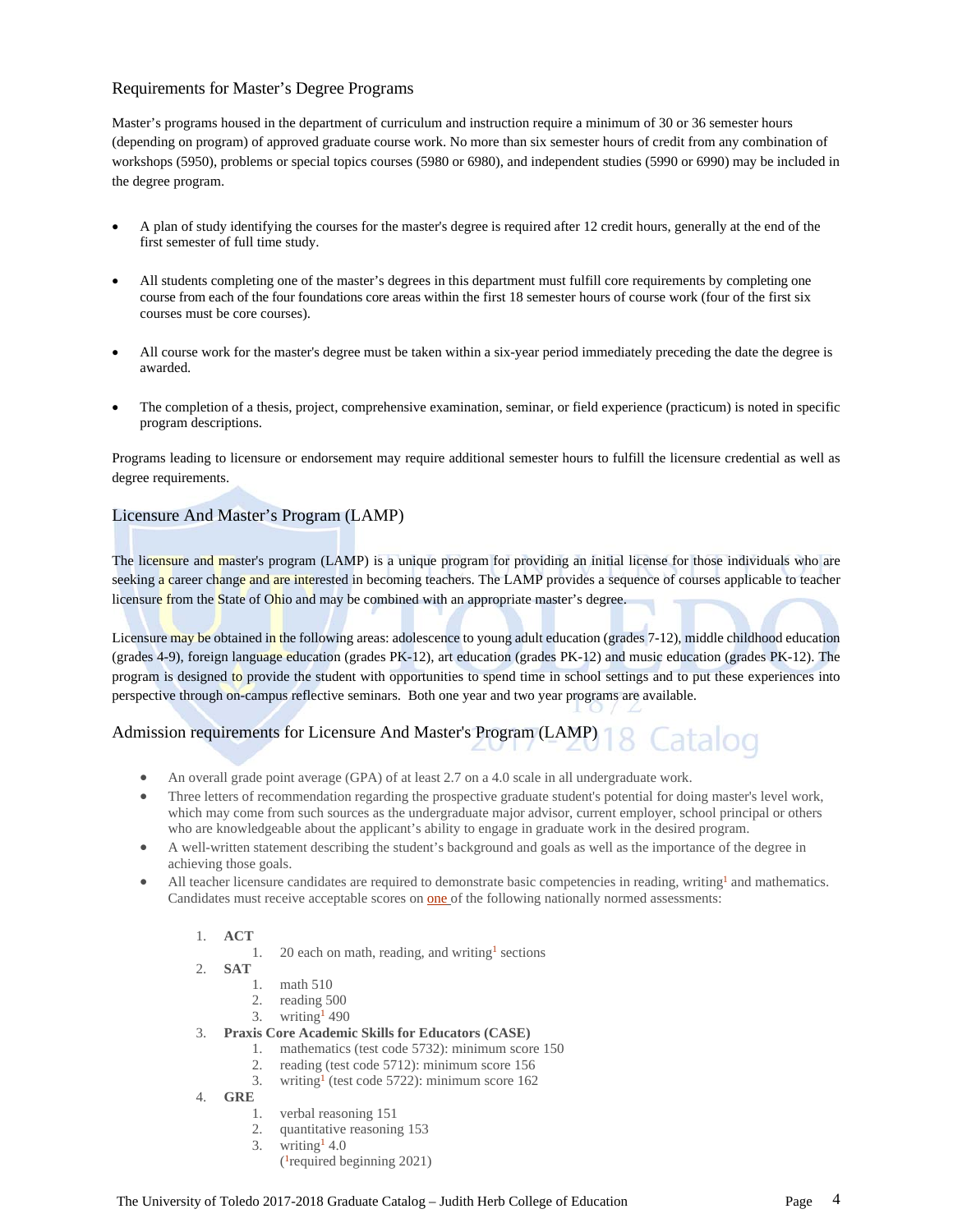LAMP in Middle Grades (MGE) and Adolescent/Young Adult Education (AYA), one and two year options. LAMP is a highly selective master's program that combines licensure in the middle grades (grades 4-9) with a master's degree in middle childhood education (MIDD) or licensure in adolescence to young adult education (grades 7-12) with a master's degree in secondary education (SECE). The one-year program is a one calendar year (August to August) full-time cohort-based program. The two-year option begins each spring semester. Please see the LAMP website link from the Department of Curriculum and Instruction web page for further details on both programs.

#### LAMP programs in Art Education and Music Education

Licensure in both art education and music education are available for persons with appropriate fine arts backgrounds. Students should contact the College of Arts and Letters.

#### LAMP program in Foreign Language Education

Licensure in foreign language education is available for person with appropriate backgrounds in French, Spanish or German. Students should contact the Department of Foreign Languages.

## Master of Arts and Education

This degree program is offered by the Judith Herb College of Education in collaboration with the College of Arts and Letters and the College of Natural Sciences and Mathematics. This degree is designed for students who wish to enhance their knowledge in a humanities or social sciences field and in education. As a general rule, students will have an advisor in the Judith Herb College of Education and in the collaborative College who will jointly plan and direct the program. Students who wish to complete their culminating experience in education will work with their Judith Herb College of Education advisor. Students who wish to complete their culminating experience in their humanities or social sciences field will work with their collaborative College advisor.

## A. Foundations core .......................................................................... 12

- Psychological Foundations: EDP 5110, 5120, 5210, 5220, 5230, 5310, 5320, or 5330
- Research Foundations: RESM 5110, 5210, 5310, or 5330
- Social Foundations: TSOC 5100, 5110, 5200, 5210, 5230, 5300, 5400 or 6500
- Curriculum : CI 6800, CI 6810, CI 6830, CI 6840, CI 5860, CI 5870 or SPED 5000
- 2018 Catalog B. Specialization .............................................................................. 21 Select a minimum of 15 semester hours in one of the following areas: anthropology, classics, economics, English, English as a second language, French, German, geography, history, mathematics, political science, sociology or Spanish. See collaborative College for specific course requirements. Courses must be pre-approved by the faculty advisor.
- C. Seminar, project, or thesis .............................................................. 3

The master of arts and education ordinarily requires licensure as a prerequisite.

## Master of Education in Art Education (LAMP available)

- A. Foundations core ......................................................................... 12
	- Psychological Foundations: EDP 5110, 5120, 5210, 5220, 5230, 5310, 5320, or 5330
	- Research Foundations: RESM 5110, 5210, 5310, or 5330
	- Social Foundations: TSOC 5100, 5110, 5200, 5210, 5230, 5300, 5400, or 6500
	- Curriculum: AED 5500 or 5320
- B. Specialization ............................................................................. 21 AED 5000, 5320 or 5500 and 18 hours .............................................. 3 Courses must be pre-approved by the faculty advisor ................. 18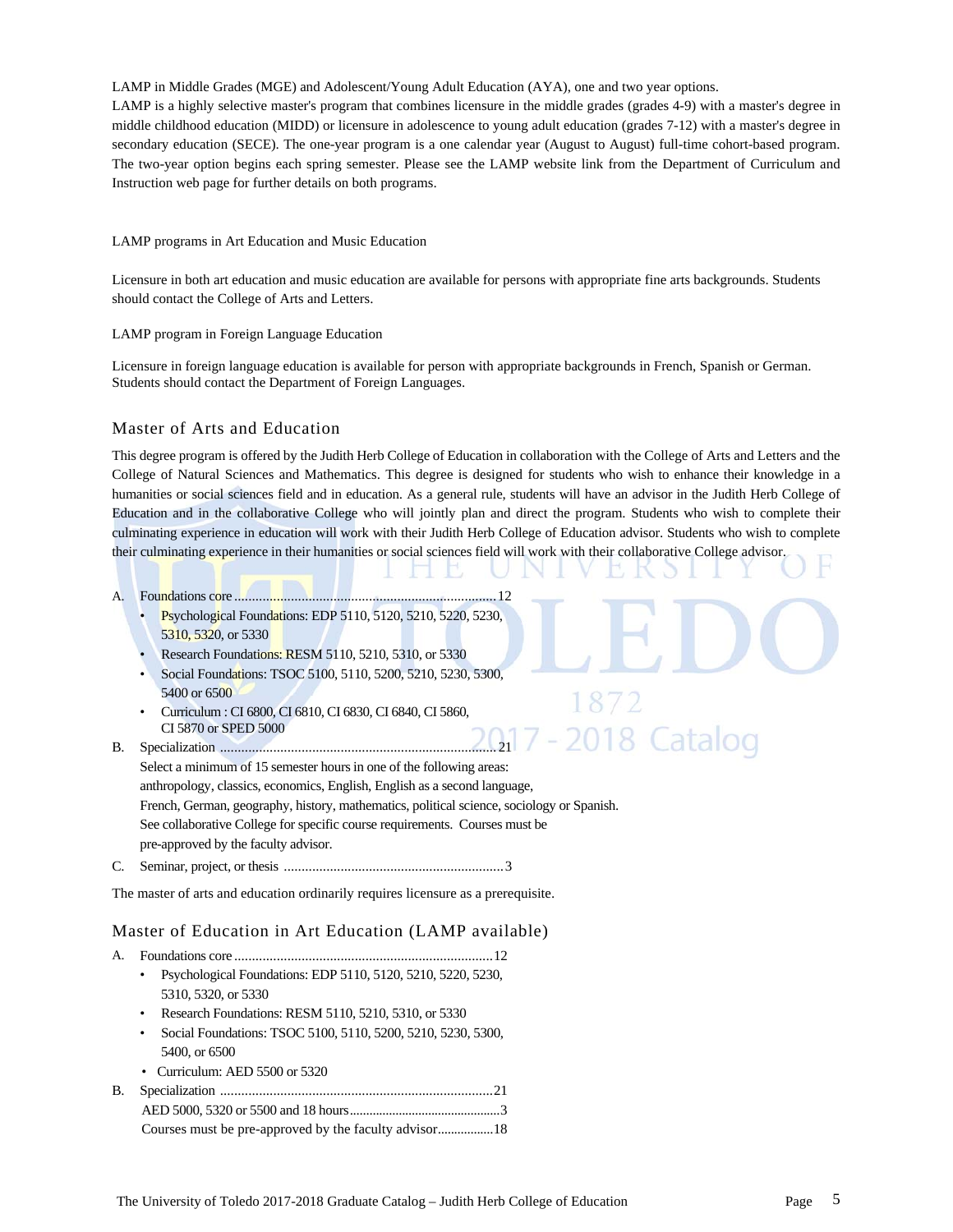| AED 5000, 6920, 6940 or 6960 |  |
|------------------------------|--|

Requirements for initial teacher licensure may be met as part of the M.Ed. degree. See the description of the Licensure And Master's Program (LAMP) section. Students should consult their advisor for detailed information.

## Master of Education in Career and Technical Education

- A. Foundations core (see general requirements) ..................................... 12
	- Psychological Foundations: EDP 5110, 5120, 5210, 5220, 5230, 5310, 5320, or 5330
	- Research Foundations: RESM 5110, 5210, 5310, or 5330
	- Social Foundations: TSOC 5100, 5110, 5200, 5210, 5230, 5300, 5400, 5500
	- Curriculum: CTE 5160, 5830, or 6900
- B. Specialization ...................................................................................... 15 Courses must be pre-approved by the faculty advisor.
- C. Project, thesis or practicum ............................................................ 3 CTE 6920, 6960, or 5940

## Master of Education in Curriculum and Instruction

- A. Foundations core .................................................................................. 12
	- Psychological Foundations: EDP 5110, 5120, 5210, 5220, 5230, 5310, 5320, or 5330
	- Research Foundations: RESM 5110, 5210, 5310, or 5330
	- Social Foundations: TSOC 5100, 5110, 5200, 5210, 5230, 5300, 5400, 5500
	- Curriculum: CI 6800, CI 6810, CI, 6830, CI 6840, CI 5860, CI 5870, or **VERSIT SPED 5000**
- B. Specialization ................................................................................... 12
- Courses must be pre-approved by the faculty advisor.
- C. Theory and Research Requirement CI 6490, 6590, 6690, 6790, or 6890 ..................................................... 3
- D. Seminar, project or thesis ................................................................. 3 CI 6900, 6920 or 6960



1872

## Master of Education in Educational Technology and Performance Technology

- A. Foundations core .......................................................................... 12
	- Psychological Foundations: EDP 5110, 5120, 5210, 5220, 5230, 5310, 5320, or 5330
	- Research Foundations: RESM 5110, 5210, 5310, or 5330
	- Social Foundations: TSOC 5100, 5110, 5200, 5210, 5230, 5300, 5400, 5500
	- Curriculum: ETPT 5100
- B. Specialization ............................................................................... 15 Areas of focus may include instructional technology, educational computing or instructional design. Courses must be pre-approved by the faculty advisor.
- C. Seminar, project, practicum, or thesis ............................................... 3 ETPT 6900, 6930, 6940, or 6960

## Master of Education in Middle Childhood Education (LAMP only)

A. Foundations core ............................................................................ 12

- Psychological Foundations: EDP 5110 recommended, or 5120, 5210, 5220, 5230, 5310, 5320, or 5330 as pre-approved by advisor
- Research Foundations: RESM 5110 recommended, or 5210, 5310, or 5330 as pre-approved by advisor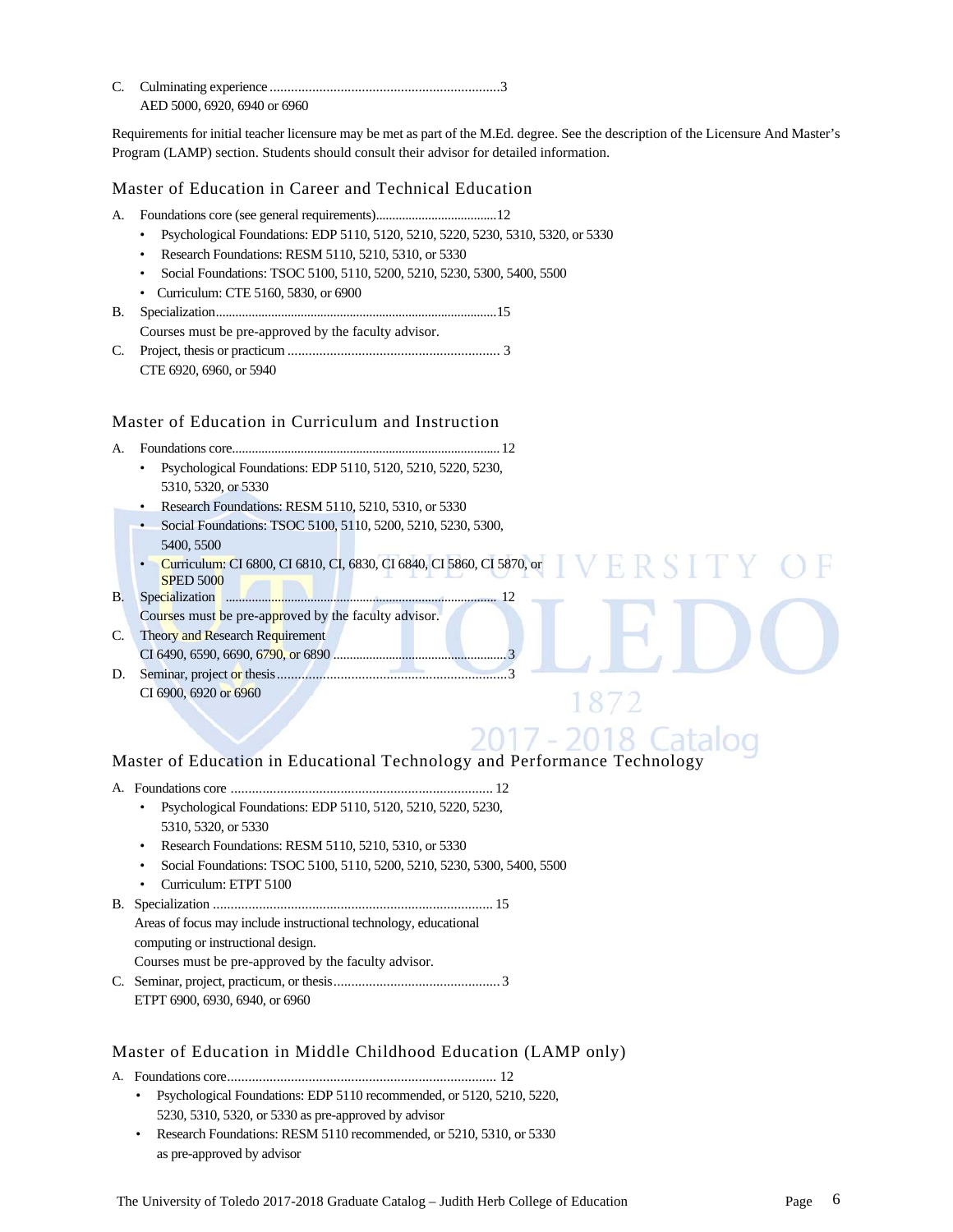- Social Foundations: TSOC 5300 recommended, or 5100, 5110, 5200, 5210, 5230, or 5400 as pre-approved by advisor
- Curriculum: SPED 5000 recommended, or CI 6800, 6810, 6830, 6840, 5860, 5870 as pre-approved by advisor
- B. Specialization ........................................................................................ 12 Select one area of focus from English/language arts, mathematics, science, or social studies. Courses must be pre-approved by the faculty advisor. C. Theory and research requirement ..................................................... 3 CI 6890 recommended or 6490, 6590, 6690 or 6790 as pre-approved by advisor

D. Seminar, project or thesis ................................................................. 3 CI 6900 recommended, 6920 or 6960

Most requirements for initial teacher licensure may be met as part of the M.Ed. degree. See the description of the Licensure And Master's Program (LAMP) section. Students should consult their advisor for detailed information.

## Master of Education in Secondary Education (Adolescence to Young Adult Education, LAMP only)

|                                                                | Psychological Foundations: EDP 5110 recommended, or 5120, 5210,                           |  |  |
|----------------------------------------------------------------|-------------------------------------------------------------------------------------------|--|--|
|                                                                | 5220, 5230, 5310, 5320, or 5330 as pre-approved by advisor                                |  |  |
| Research Foundations: RESM 5210 recommended, or 5110, 5310, or |                                                                                           |  |  |
|                                                                | 5330 as pre-approved by advisor                                                           |  |  |
|                                                                | Social Foundations: TSOC 5300 recommended, or 5100, 5110, 5200,                           |  |  |
|                                                                | $5210$ , 5230, 5400, 5500 as pre-approved by advisor                                      |  |  |
|                                                                | Curriculum: SPED 5000 recommended, or CI 6800, 6810, 6830, 6840, 5860,                    |  |  |
|                                                                | 5870 as pre-approved by advisor                                                           |  |  |
|                                                                |                                                                                           |  |  |
|                                                                | Areas of focus can be English/language arts, mathematics, science,                        |  |  |
|                                                                | or social studies.                                                                        |  |  |
|                                                                | Courses must be pre-approved by the faculty advisor.                                      |  |  |
|                                                                |                                                                                           |  |  |
|                                                                | CI 6890 recommended or CI 6490, 6590, 6690, or 6790 as approved by advisor $2018$ Catalog |  |  |
|                                                                |                                                                                           |  |  |
|                                                                | CI 6900 recommended, 6920 or 6960                                                         |  |  |

Most requirements for initial teacher licensure may be met as part of the M.Ed. degree. See the description of the Licensure And Master's Program (LAMP) section. Students should consult their advisor for detailed information.

## Master of Music in Music Education

| Curriculum core must be MED 5360                                         |
|--------------------------------------------------------------------------|
|                                                                          |
| MUS 5900, MUS 5340, MED 5370, Music Ensembles (2 hours), Music Electives |
| Courses must be approved by the faculty adviser.                         |
|                                                                          |
| MED 6920 or 6960                                                         |
| Students will be required to pass comprehensive written and oral         |
| examinations, normally given during the last semester of work.           |

Requirements for initial teacher licensure may be met as part of the M.Ed. degree. Students should consult their advisor for detailed information.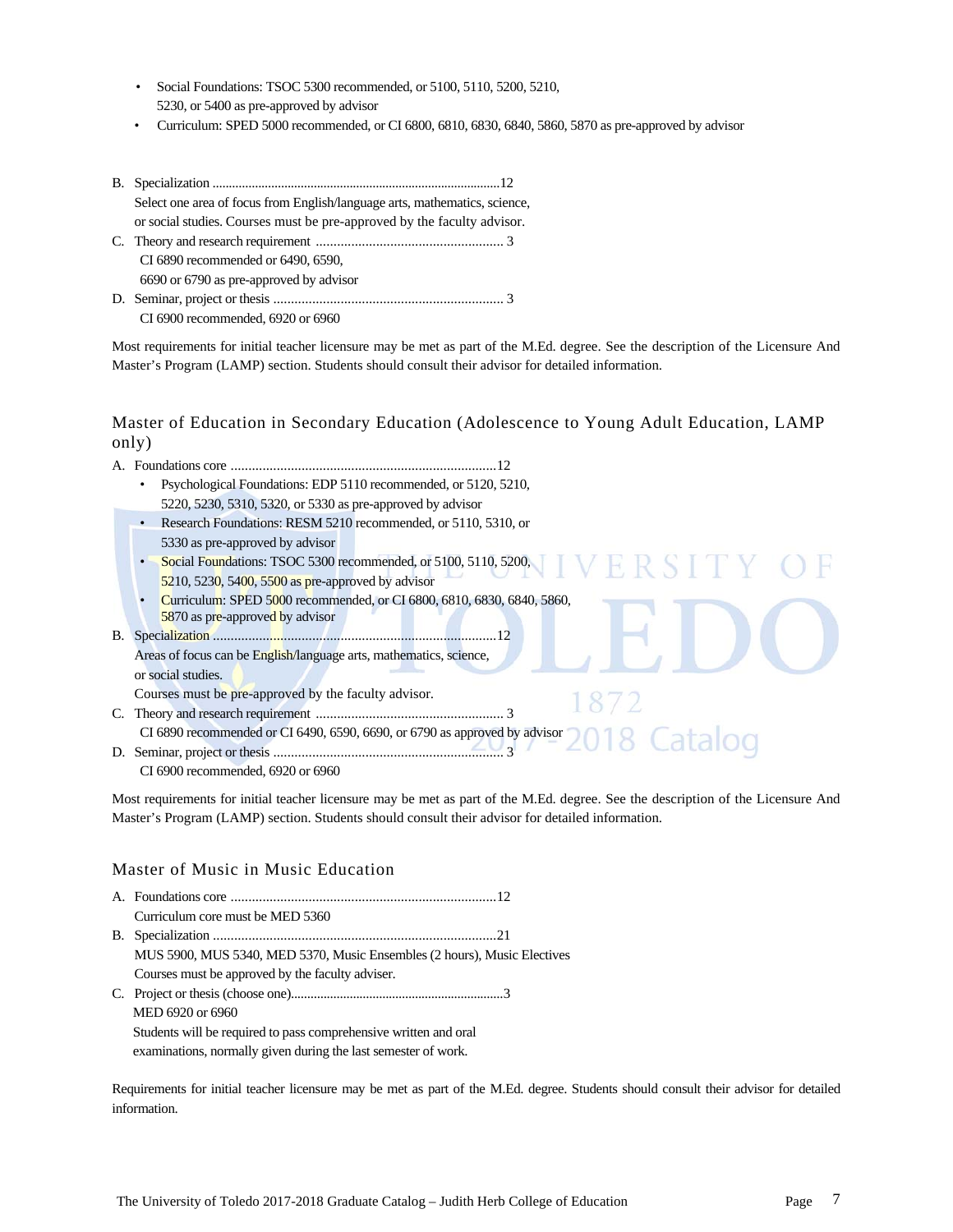## Master of Science and Education

This degree program is offered by the Judith Herb College of Education in collaboration with the College of Natural Science and Mathematics. The degree is designed for students who wish to enhance their knowledge in a science field and in education. As a general rule, students will have an advisor in the Judith Herb College of Education and in the College of Natural Science and Mathematics who will jointly plan and direct the program. Students who wish to complete their culminating experience in education will work with their Judith Herb College of Education advisor. Students who wish to complete their culminating experience in their science field or mathematics will work with their College of Natural Science and Mathematics advisor.

- A. Foundations core ........................................................................... 12
	- Psychological Foundations: EDP 5110, 5120, 5210, 5220, 5230, 5310, 5320, or 5330
	- Research Foundations: RESM 5110, 5210, 5310, or 5330
	- Social Foundations: TSOC 5100, 5110, 5200, 5210, 5230, 5300, 5400, 5500
	- Curriculum: CI 6800, CI 6810, CI 6830, CI 6840, CI 5860,CI 5870 or SPED 5000
- B. \*Specialization ..................................................................................... 21
	- Select a minimum of 15 semester hours in biology, chemistry, geology, or physics \* Refer to Graduate Programs in College of Natural Science and Mathematics for specific course requirements for dual degree programs. Courses must be pre-approved by the faculty advisor.
- C. Seminar, project or thesis ...................................................................... 3

The master of science and education ordinarily requires licensure as a prerequisite. Ħ R S I

#### **Endorsements**

 Career-based Intervention Early childhood generalist (grades 4-5) Reading (PreK-12)

#### Licensure Programs

Adolescence to young adult (7-12) Art education (multi-age) Foreign language (multi-age) Middle grade (4-9) Music education (multi-age) Special education (multi-age)

## Educational Specialist (Ed.S.) Degree Programs

Educational specialist (Ed.S.) degree is a post-master's graduate program that provides students an area of educational specialization with emphasis on practice. Specific areas represented are curriculum and instruction, educational technology, secondary education, and career and technical education.

2017 - 2018 Catalog

The Ed.S. in curriculum and instruction is designed to meet the needs of individuals involved with the curriculum, teaching, and supervision aspects of discipline-centered areas of study. The degree provides patterns of study for teachers and supervisors who want an education beyond the master's degree as a specialist, but who are not interested in a doctoral degree. For the program and requirements of a specific area, contact a faculty advisor.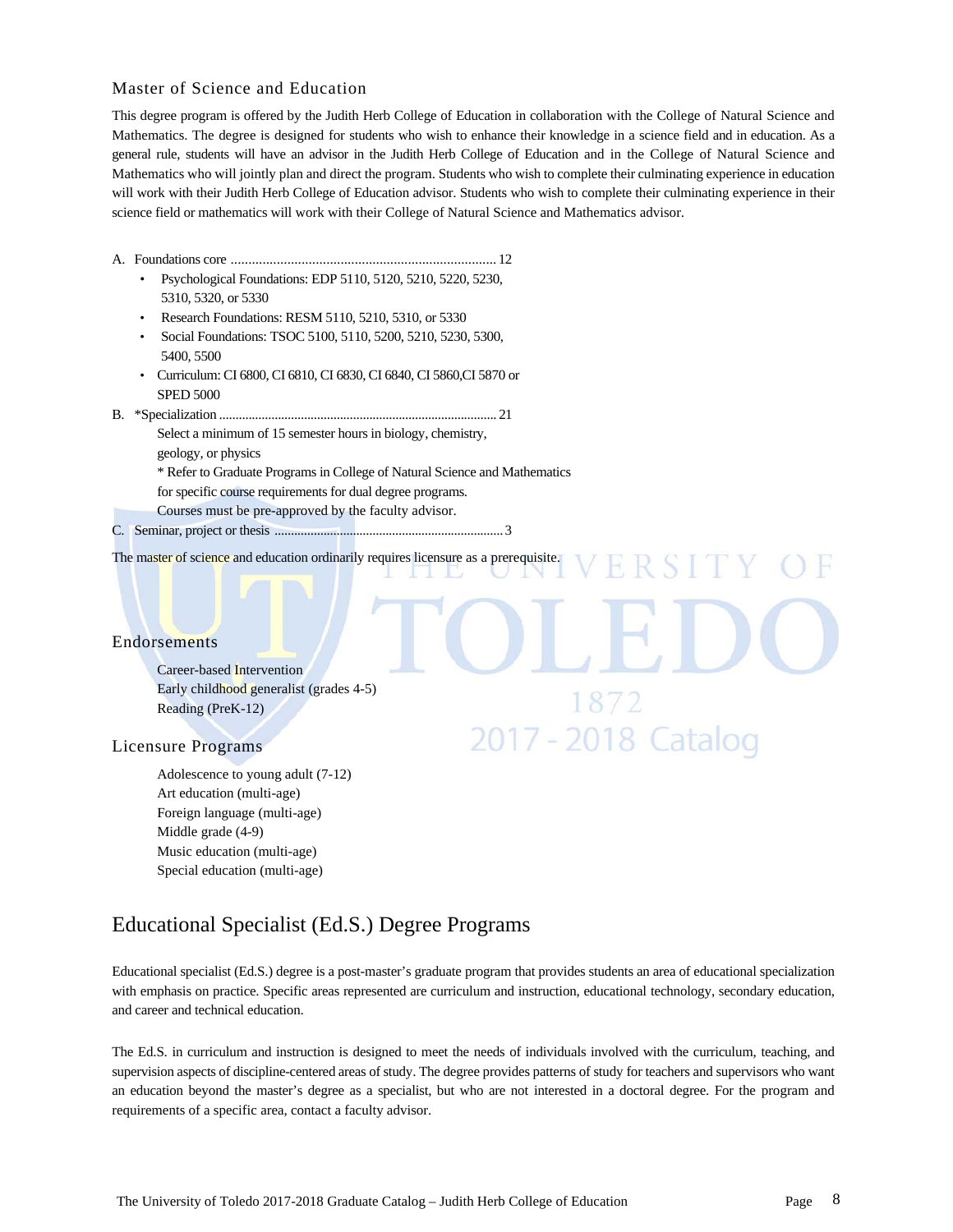## Admission to Educational Specialist Degree Programs

Admission requirements to the Ed.S. programs include a bachelor's degree from an accredited four-year institution and a master's degree from an accredited institution.

- The three (3) letters of recommendation are expected from academic professionals to support the applicant's ability and character to succeed in the graduate degree.
- A statement of purpose is required to demonstrate writing ability and to describe the applicant's goals and how the educational specialist degree supports those goals.

## Requirements for Educational Specialist Programs

- Students must complete a minimum of 30 semester hours of approved graduate coursework beyond the master's level with a minimum GPA of 3.0 on a 4.0 scale.
- Students are required to develop a plan of study with their advisor that specifies the coursework that must be completed to fulfill degree requirements. This plan must be filed prior to the completion of 15 semester hours and must be approved by the advisor, the department chairperson, and the college associate dean.
- All course work for the Ed.S. must be taken within a six-year period immediately preceding the date the degree is awarded.
- Programs require the completion of a culminating experience, which may include field experiences, internships, or other professional projects (e.g., CI 7940, CIEC 7940).
- No more than a total of six semester hours of credit from any combination of workshops (7950), problems or special topics courses (7980) or independent studies (7990 or 8990) may be applied to a specialist's program.

E UNIVERSITY O

2017 - 2018 Catalog

## Doctoral Degree Programs

The department offers a doctoral degree with concentrations in curriculum and instruction, educational technology, and secondary education. In addition, these doctoral programs are also available as minor areas of study to support other programs. Students should discuss these alternatives with their advisors.

## Admission to Doctoral Programs

## Individuals applying for admission to doctoral study must meet the admission requirements of the College of Graduate Studies as well as specific program requirements.

- Acceptable GRE scores with 144 in both the verbal and quantitative sections and a 3.5 writing score or above preferred.
- Evidence in prerequisite academic work that the applicant can successfully complete the doctoral program in the area of study.
- An autobiographical sketch that describes why the applicant wishes to pursue the selected doctoral program. This sketch also should include information on previous study, educational experience, professional accomplishments, immediate and future professional goals, a proposed time schedule for completing the degree, and any other information that the applicant believes is relevant for admission into the desired program.
- Evidence of research and writing ability, if required by the doctoral program. Such evidence may include a master's thesis, proctored writing sample, a written research report, one or more reprints of publications, a paper presented to a professional society, or similar evidence of competence in this respect.

## Requirements for Doctoral Programs

A minimum of 60 hours of doctoral coursework (7000/8000 level) is required. Each doctoral student is expected to:

- Identify a concentration in one area of specialization (i.e., a major) and pass a written examination (major examination) that covers the major area of concentration;
- Demonstrate proficiency in tools of research;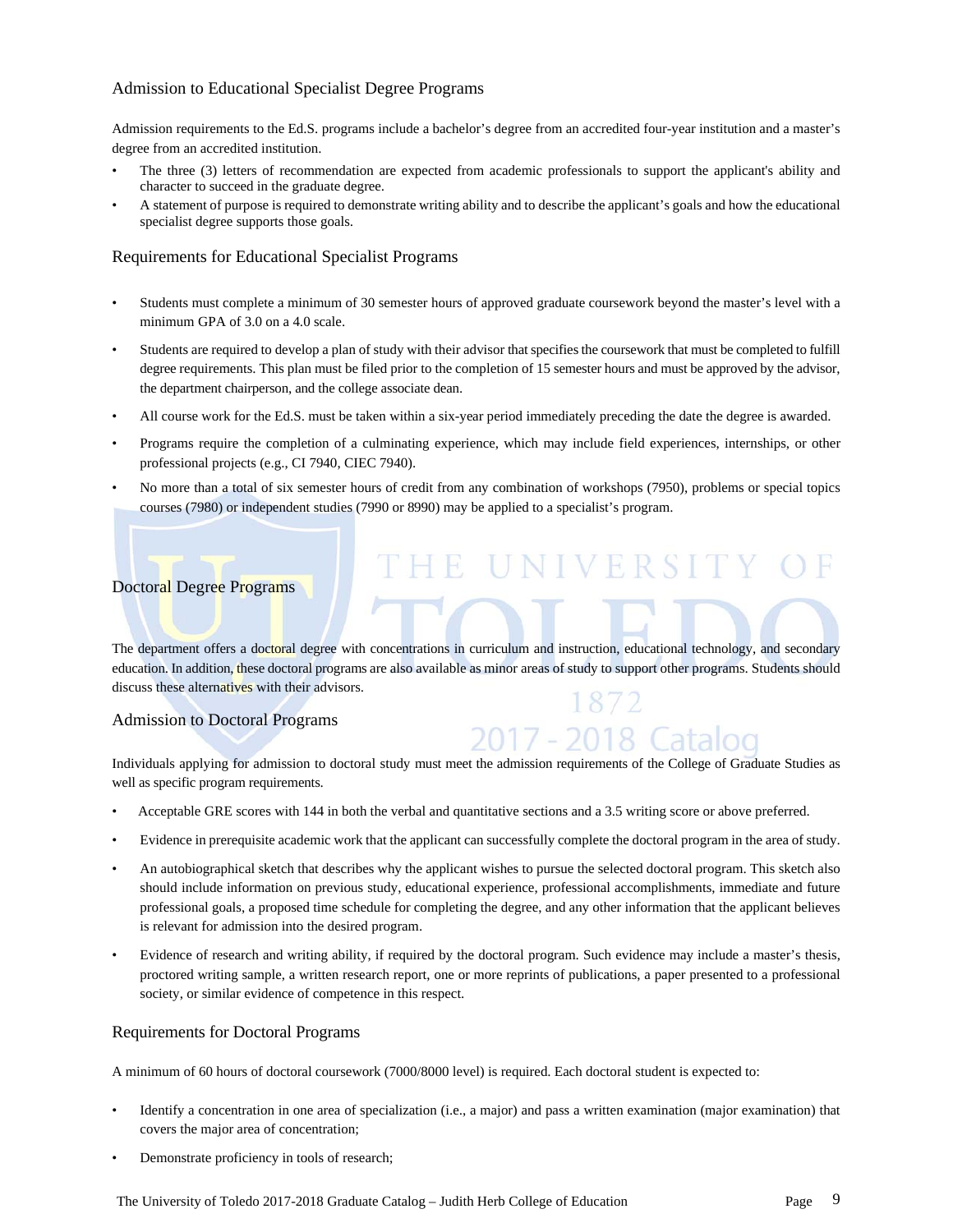- Depending on the program, pass a separate written examination;
- After passing the written major examination, pass an oral examination;
- Present and defend a dissertation proposal;
- Present and defend a completed dissertation in a public forum.

## Academic Advising Committee

The student is assigned a temporary advisor upon admission to a program. This advisor guides the student in forming a doctoral program committee.

The doctoral program committee shall be formed before the student completes 18 hours of credit. The doctoral program committee has a minimum of three members who are selected from the membership of the graduate faculty of the University. The doctoral program committee is responsible for assisting the student in the development of a plan of study and assuring competence by overseeing the doctoral major exam, any minor exam(s) and doctoral program oral exams.

The plan of study must be approved by the doctoral program committee, the department chairperson, and the associate dean of the college. The plan of study must be filed before 18 semester hours of the doctoral program are completed; and revisions to the original plan of study should be timely updated with the College of Graduate Studies the semester a revision occurs. After completion of the academic requirements, major/minor examinations and oral defense of the major/minor examinations, the student must form a dissertation committee to guide the development of the dissertation proposal and ultimately the dissertation.

The dissertation committee must include a minimum of four graduate faculty members including one who is not in the discipline major. The student must work closely with the committee to develop a research proposal for the dissertation. Once the committee approves the research design and proposal, the student must obtain Institutional Research Board approval before beginning any phase of the research study. A public defense of the dissertation is required.

All coursework and requirements of the doctoral degree must be completed within the seven year period preceding the awarding of the degree.

## Virtual Educator Certificate Program

The Online Virtual Educator Certificate program is designed for teachers, media/technology specialists, and other educational professionals who teach in a virtual school environment. The program requires completion of four (12 semester hours) of graduate courses. All courses are offered online (distance learning). Twelve credit hours earned by a non-degree seeking graduate student may be applied toward the M.Ed. degree program. This certificate will provide candidates with greater opportunities to be hired for virtual teaching positions.

Candidates in the program acquire the pedagogical skills and knowledge needed for teaching in a virtual school. These include an essential foundations in Educational Technology, which is the ability to design instruction and select strategies and media to meet the needs of diverse learners in an online environment. Candidates in this certificate program will be immersed in the learning process both as an online student and as an online teacher providing valuable experiences in understanding the needs and changing roles that exists as part of an online learning environment. Candidates will examine the application of learning theories and best practices in the design of instruction and be introduced to a variety of new and exciting technologies that can enhance teaching and learning in an online learning environment.

#### Prospective Students: Admission Guidelines

The application process for the Virtual Educator Certificate Program is entirely completed online. The following are minimum application requirements for admission consideration to the Certificate Program in Educational Technology. The University of Toledo application requirements and other relevant information are available on the Graduate Studies Website.

#### Admissions Criteria

Candidates admitted to the program must have the following:

- A baccalaureate degree from an accredited four-year institution. However, if you are planning to teach in P-12 schools, you must have a teaching licensure in a specific subject area or discipline.
- An overall grade point average (GPA) of at least 2.7 or higher on a 4.0 scale in all undergraduate work.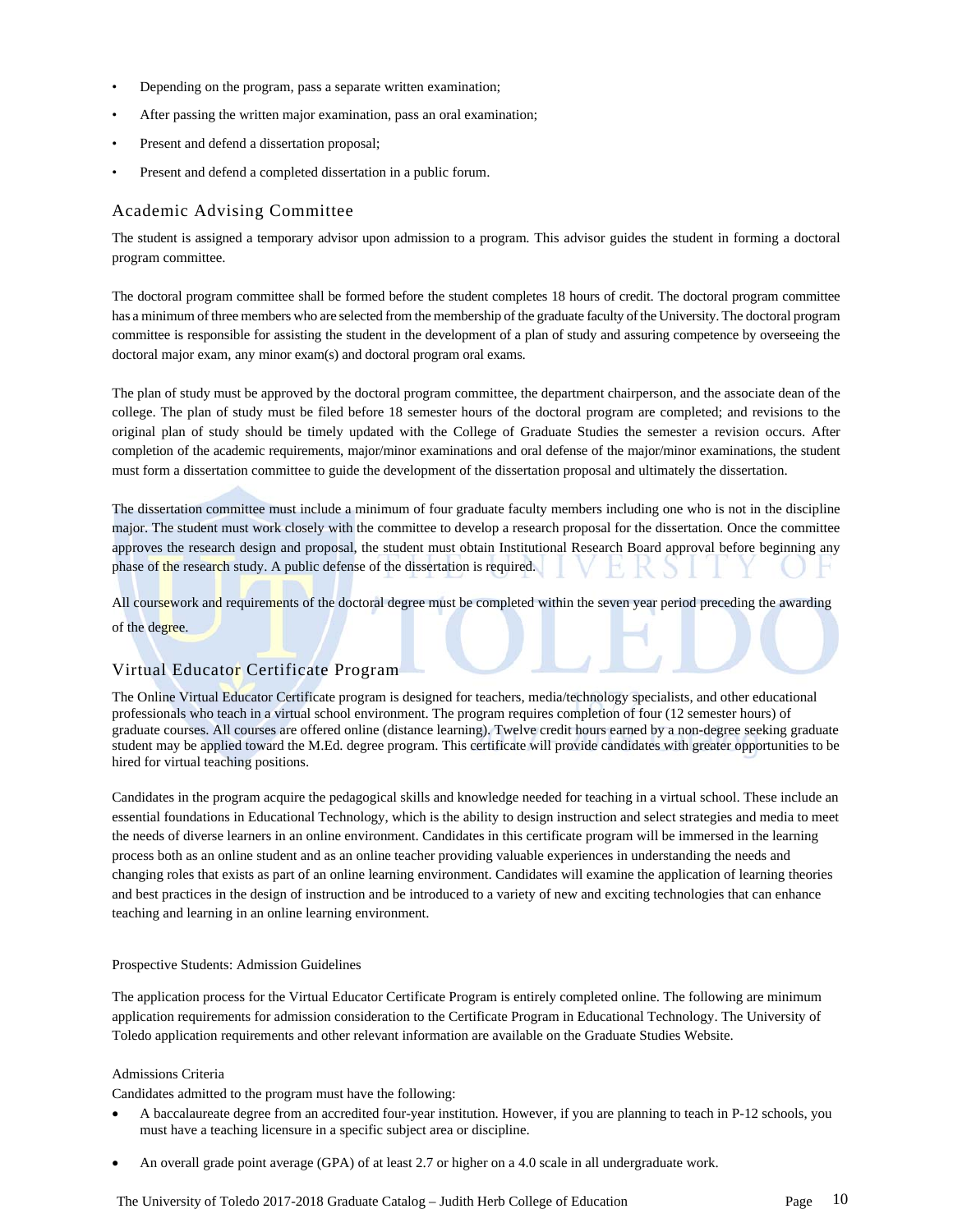- Two recommendation letters concerning the prospective Virtual Educator, which may come from such sources as the undergraduate major adviser, current employer, school principal or others who are knowledgeable about the applicant's ability to engage in graduate work in the desired program.
- All graduate degree-seeking students must apply for admission to the Virtual Educator Certificate program prior to graduation.

#### Program of Study

Complete 6 semester hours of required course work.

- ETPT 5000 Introduction to Educational Technology (3)
- ETPT 5100 Instructional Systems Design Principles (3)

Complete 6 semester hours from the following three elective courses:

- ETPT 6150 Designing Instruction for Diverse Learner Populations (3)
- ETPT 6510 Teaching and Learning at a Distance (3)
- EDP 5120 Alternative Approaches to Discipline (3)

## Department of EARLY CHILDHOOD EDUCATION, HIGHER EDUCATION, AND SPECIAL EDUCATION

Laurie Dinnebeil, chair

Programs housed in this department include graduate programs in early childhood education, higher education, and special education (intervention specialist licenses in mild/moderate, moderate/intensive; Ohio DD early intervention certificate). In addition, teacher licensure requirements may be obtained in early childhood education or special education in conjunction with the master's degree. These programs are available at the master, education specialist (6th year program) and doctoral level. Endorsements are also available in the areas of early intervention, pre-school special needs, and transition to work. Graduate certificates are available at the master's level in, diversity, higher education administration, and interprofessional teaming in early childhood.

Educational programs at The University of Toledo are accredited by the Council for Accreditation of Educator Preparation (CAEP).

## Master's Degree Programs in Early Childhood Education, Higher Education and Special Education

## Admission to Master's Degree Programs in Early Childhood and Special Education

In addition to the College of Graduate Studies admission requirements, early childhood and special education master's programs require the following:

- An overall grade point average (GPA) of at least 2.7 on a 4.0 scale in all undergraduate work. Students who fail to meet this requirement may be considered for provisional admission, provided they demonstrate excellent promise for graduate study through other objective measures. An acceptable GRE score is one of the requirements for students without the 2.7 undergraduate grade point average.
- Three recommendations regarding the prospective graduate student's potential for doing master's level work, which, depending upon the student's status at the time, may come from such sources as the undergraduate major advisor, current employer, school principal or others who are knowledgeable about the applicant's ability to engage in graduate work in the desired program.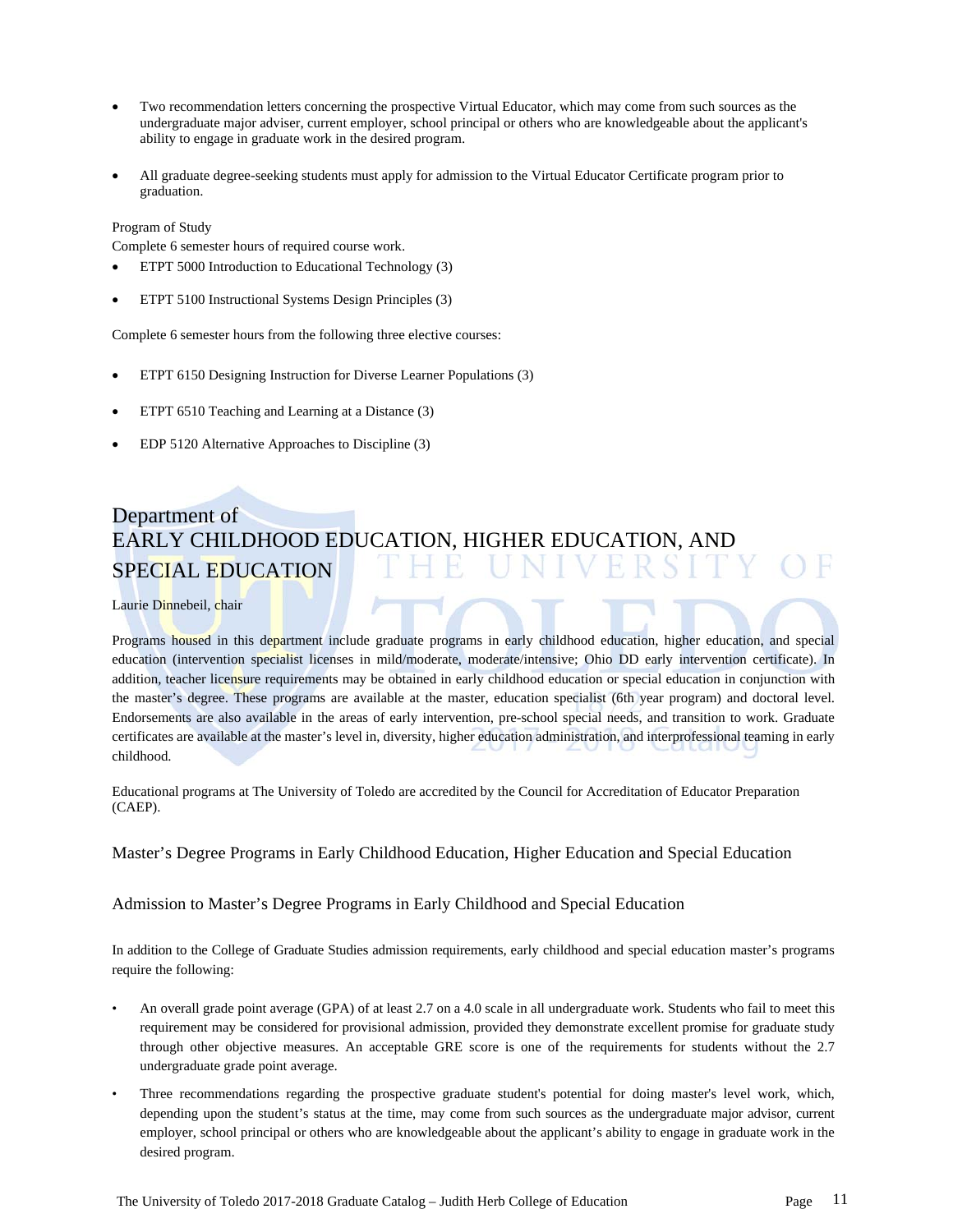- A statement describing the student's background and career goals as well as the importance of the degree in achieving those goals.
- Some programs have selective admissions and may admit a limited number of students. Thus, meeting all formal criteria does not guarantee admission.

## Requirements for Master's Degree Programs in Early Childhood Education and Special Education

 Master's programs in early childhood and special education require a minimum of 36 semester hours of approved graduate course work. No more than a total of six semester hours of credit from workshops (5950), problems or special topics courses (5980 or 6980), and independent studies (5990 or 6990) may be included in the degree program.

- A plan of study identifying the courses for the master's degree is required after 12 credit hours, generally at the end of the first semester of full time study.
- All students completing one of the master's degrees in early childhood and special education must fulfill core requirements by completing one course from each of the four foundations core areas within the first 18 semester hours of course work (four of the first six courses must be core courses).
- All course work for the master's degree must be taken within a six-year period immediately preceding the date the degree is awarded.
- The completion of a thesis, project, comprehensive examination, seminar, or field experience (practicum) is noted in specific program descriptions.
	- Programs leading to licensure or endorsement may require additional semester hours to fulfill licensure credential as well as degree requirements.

## Licensure And Master's Program (LAMP) in Early Childhood Education and Special Education

The licensure and master's program (LAMP) is a unique program for providing an initial license for those individuals who are seeking a career change and are interested in becoming a teacher. The LAMP provides a sequence of courses which lead to teacher licensure from the State of Ohio and a master's degree in education. Licensure may be obtained in early childhood education (grades PreK-3), or special education (K-12). The program is designed to provide the student with many opportunities to participate in school settings and to put these experiences into perspective through on-campus reflective seminars.

#### Admission requirements for LAMP in Early Childhood Education and Special Education CaldIOO  $\circ$

- An overall grade point average (GPA) of at least 2.7 on a 4.0 scale in all undergraduate work.
- Three letters of recommendation regarding the prospective graduate student's potential for doing master's level work, which may come from such sources as the undergraduate major advisor, current employer, school principal or others who are knowledgeable about the applicant's ability to engage in graduate work in the desired program.
- A well-written statement describing the student's background and goals as well as the importance of the degree in achieving those goals.
- All teacher licensure candidates are required to demonstrate basic competencies in reading, writing<sup>1</sup> and mathematics. Candidates must receive acceptable scores on one of the following nationally normed assessments:
	- 5. **ACT**
		- 1. 20 each on math, reading, and writing<sup>1</sup> sections
	- 6. **SAT**
		- 1. math 510
		- 2. reading 500
		- 3. writing<sup>1</sup> 490
	- 7. **Praxis Core Academic Skills for Educators (CASE)**
		- 1. mathematics (test code 5732): minimum score 150
		- 2. reading (test code 5712): minimum score 156
		- 3. writing<sup>1</sup> (test code 5722): minimum score  $162$
	- 8. **GRE**
		- 1. verbal reasoning 151
		- 2. quantitative reasoning 153
		- 3. writing  $4.0$ 
			- (1required beginning 2021)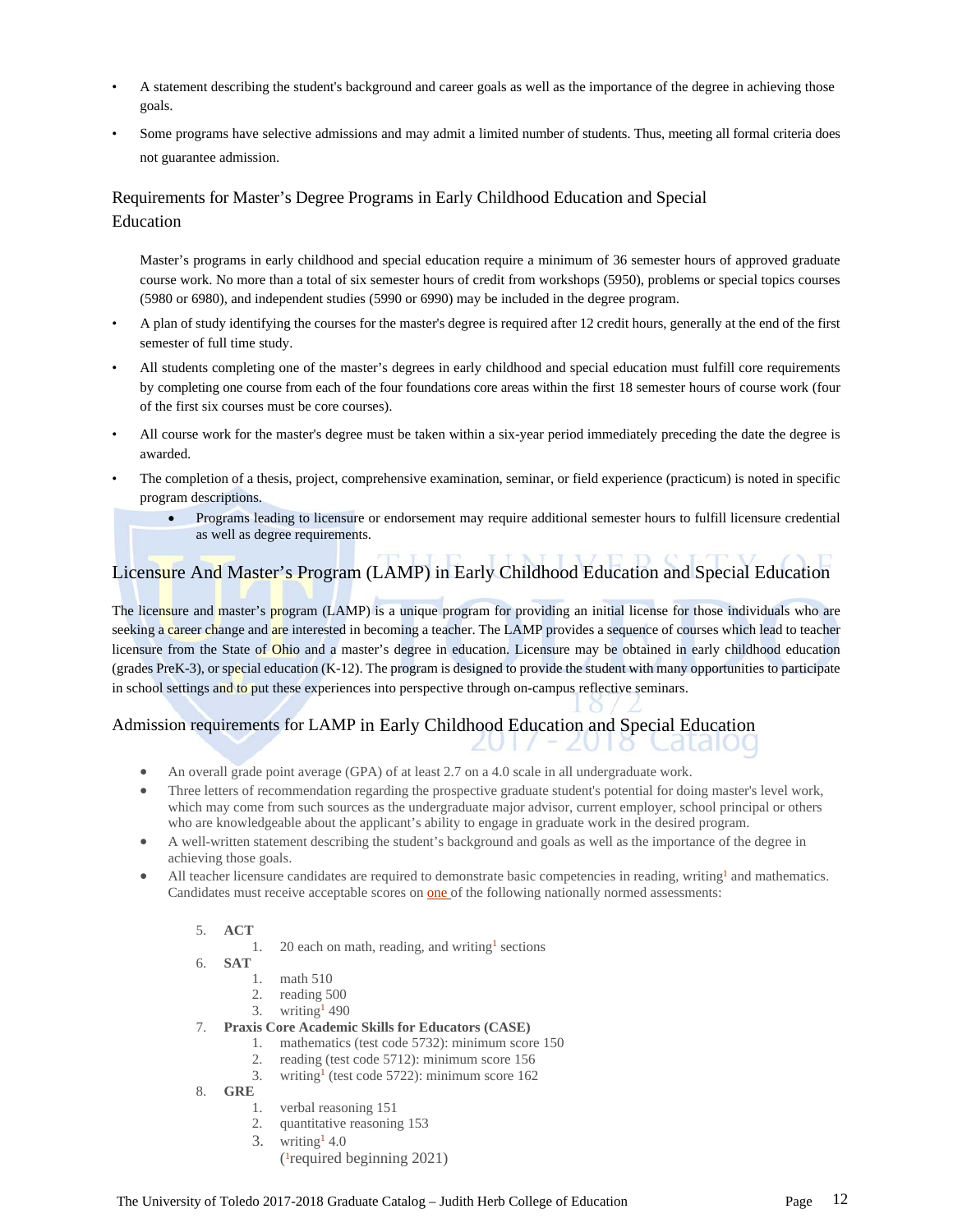### Licensure Programs

Early childhood education (PreK-3) Intervention specialist: mild/moderate Intervention specialist: moderate/intensive

### Endorsements

Early intervention certificate – The Ohio Department of Developmental Disabilities offers this certificate to focus on teaching children with special needs who are age 0-3. The certificate can be added to a degree in education or a related area/degree (nursing, social work, psychology, speech pathology, OT, PT, etc.) and consists of 27 semester hours. This program can be completed entirely online.

Gifted—The Ohio Department of Education offers the GT Endorsement (State of Ohio) with specific training in the nature and needs of Gifted, Talented and Creative (GTC) students. The program is moving towards being offered entirely online.

 Pre-School special needs – The Ohio Department of Education offers this endorsement on advanced skills and knowledge to work with young learners with disabilities. This endorsement maybe added to a (a) K-12 Intervention Specialist, or (b) Early Childhood PK-3 teaching license. The Preschool Special Needs endorsement is 24 semester hours and can be completed 100% online.

 Transition to work – The Ohio Department of Education offers this endorsement on advanced skills and practices regarding working with learners with disabilities as they move from school-age services to adult services. This endorsement maybe added to a K-12 Intervention Specialist license, and consists of 16 semester hours. The Transition to Work endorsement can be completed entirely online.

2018 Catalog

Requirements for endorsements may be met as part of the M.Ed. degree – see advisor for details.

## Master of Education in Early Childhood Education PreK-3

- A. Foundations core ......................................................................... 12
	- Psychological Foundations: EDP 5110, 5120, 5210, 5220, 5230, 5310, 5320, or 5330
	- Research Foundations: RESM 5110, 5210, 5310, or 5330
	- Social Foundations: TSOC 5100, 5110, 5200, 5210, 5230, 5300, 5400, or 5500
	- Curriculum core: CIEC 5340 or 6310
- B. Specialization ............................................................................... 18 Courses must be pre-approved by the faculty advisor. C. Theory and research requirement .................................................... 3
- CIEC 6950 D. Seminar, project or thesis ................................................................ 3
- CIEC 6900, 6920 or 6960

Requirements for initial teacher licensure may be met as part of the M.Ed. degree. See the description of the licensure and master's program (LAMP) section. Students should consult their advisor for detailed information.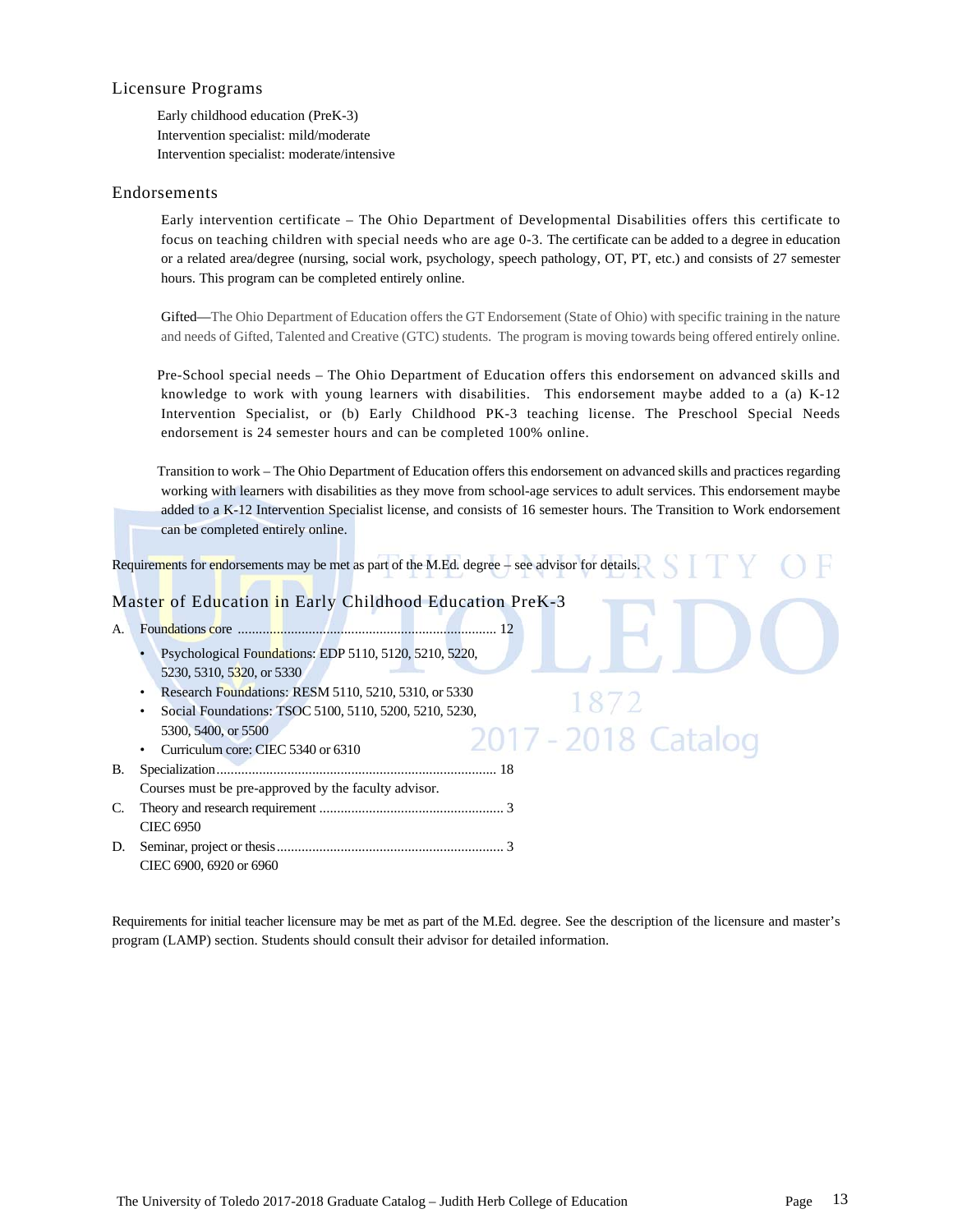Sample program of study for the master of education in early childhood education PreK-3:

|                | <b>Fall Semester</b>                                                                                | <b>Spring Semester</b>                                | <b>Summer Semester</b>                       |
|----------------|-----------------------------------------------------------------------------------------------------|-------------------------------------------------------|----------------------------------------------|
| ಕ<br>Š         | CIEC 6330 Lang and Concept Dev<br>3<br>CIEC 6750 Dev and Class Assess<br>3<br>EDP core<br>TSOC core | CIEC 6310 PreK/Primary Curr<br>RESM core<br>*Elective | CIEC 6320 Mean and Dev Play Beh<br>*Elective |
| Year<br>$\sim$ | *Elective<br>CIEC 6950 Theory & Research<br>3                                                       | CIEC 6900 Research Seminar                            |                                              |

\*Note: with pre-approval of the graduate advisor.

## Master of Education in Special Education

- A. Foundations core ............................................................................ 12 • Psychological Foundations: EDP 5110, 5120, 5210, 5220, 5230, 5310, 5320, or 5330
	- Research Foundations: RESM 5110, 5210 or 5310
	- Social Foundations: TSOC 5100, 5110, 5200, 5210, 5230, 5300, 5400, or 5500

 Curriculum core: Students with an undergraduate degree outside of special education take SPED 5000, 5160, 5180, 5250 or 6070. Students with an undergraduate degree in special education take SPED 5820, 5860, 6470, 6490, 6590,

6800, 6810, 6830, CIEC 5340, CIEC 6310, or CIEC 6340.

B. Specialization ................................................................................ 18 Areas of focus may include, but are not limited to, general special education, early childhood special education, transition to work, or behavior disorders.

Courses must be pre-approved by the faculty advisor.

C. Culminating experience .................................................................. 6 SPED 6930 (Seminar) and one of the following: SPED 6930 (exam) or SPED 6920 (project), or SPED 6960 (thesis)

Requirements for initial teacher licensure may be met as part of the M.Ed. degree. See the description of the licensure and master's program (LAMP) section. Students should consult their advisor for detailed information.

FRSI

8.

Sample program of study for the master of education in special education: focus on transition to work:

|         | <b>Fall Semester</b>                                | <b>Spring Semester</b>                                        | <b>Summer Semester</b>                        |
|---------|-----------------------------------------------------|---------------------------------------------------------------|-----------------------------------------------|
| ear     | SPED 5170 Supporting Youth<br>EDP core<br>TSOC core | SPED 6250 Issues and Research<br>RESM core<br>Curriculum core | SPED 5260 Career & Voc<br>CTE 5080 Principles |
| ಕ<br>Šë | SPED 6940 Externship<br>*Elective                   | SPED 6930 Seminar<br>3<br>SPED 6930 Comp Exam                 |                                               |

\*Note: with pre-approval of the graduate advisor.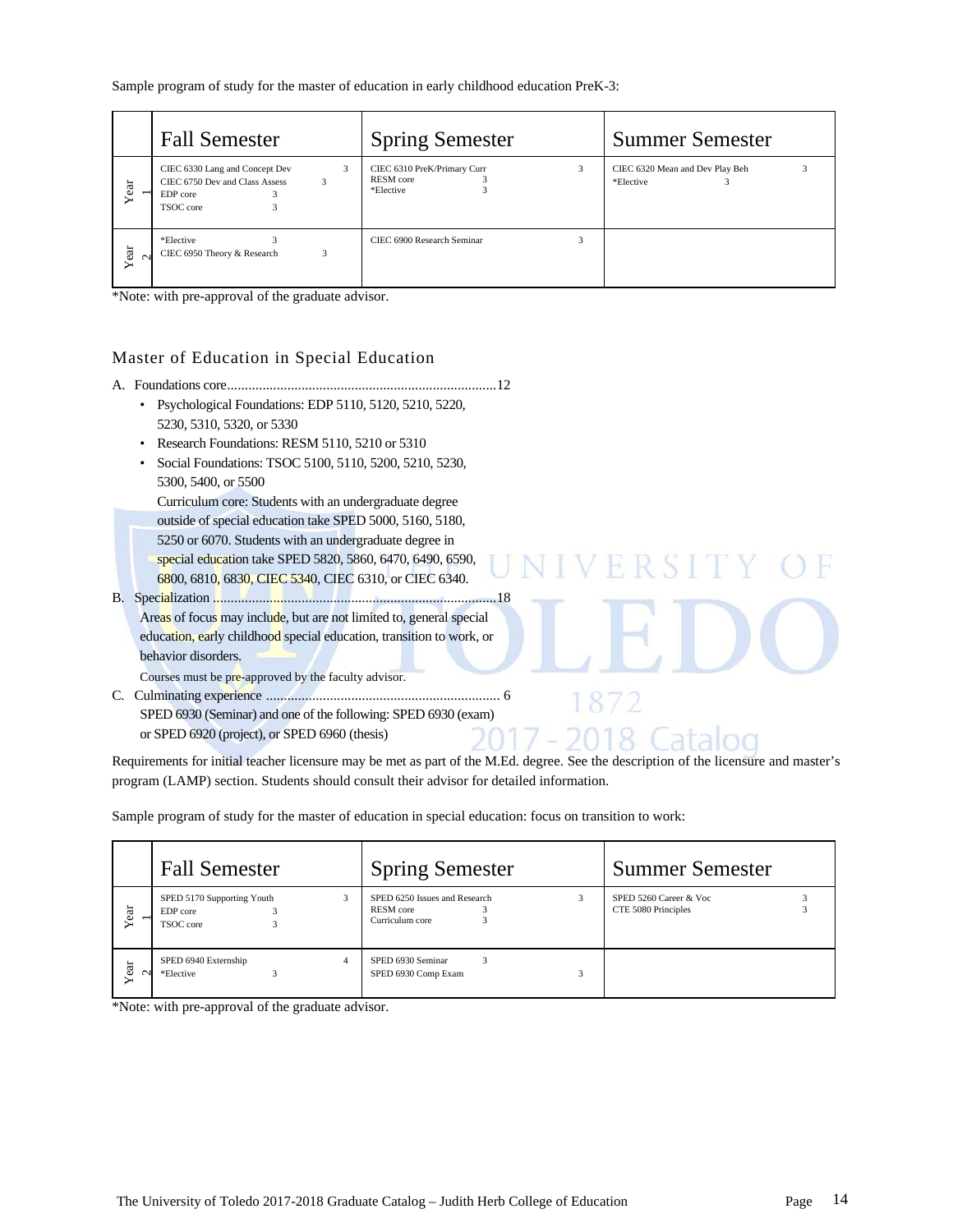Sample program of study for the master of education in special education: focus on early childhood special education:

|                | <b>Fall Semester</b>                                                                                                  | <b>Spring Semester</b>                                                                | <b>Summer Semester</b>                         |
|----------------|-----------------------------------------------------------------------------------------------------------------------|---------------------------------------------------------------------------------------|------------------------------------------------|
| $ext{$         | SPED 6070 Curr Model EC 3<br>$\mathbf{3}$<br>SPED 5270 Team Models and Net<br>CIEC 6750 Dev and Classroom<br>EDP core | SPED 5280 Management ECSE<br>SPED 5980 Curr & Strat K-3 Dis<br>RESM core<br>TSOC core | SPED 5250 Family/Professional<br>SPED 6550 AAC |
| Year<br>$\sim$ | SPED 6930 Seminar<br>3                                                                                                | 3<br>SPED 6920 Project                                                                |                                                |

## Master of Education in Higher Education

The master's program in higher education is offered in two formats with differing requirements for admission. The on-campus Master of Education in Higher Education is a 36-credit master's program that includes coursework and a practicum experience in the higher education setting. The Online Professional Master of Education in Higher Education is a cohort-based, 30-credit master's program that is offered online.

#### On-Campus Master of Education in Higher Education

#### Admission

- A completed Graduate School admissions form, https://apply.utoledo.edu/prod/bwskalog.p\_disploginnew .
- A baccalaureate degree granted by an accredited institution, with a minimum GPA of 2.7.
- Official transcripts from all previous higher education institutions attended.
- A statement of purpose indicating a commitment to pursuing a career in the field of higher education.
- Two letters of reference, including at least one from a faculty member who can speak to your ability to conduct research and to write at the graduate level.
- A current resume or curriculum vitae.

Meeting the minimum admission requirements does not guarantee entrance into the program. Admission is competitive and is dependent on the availability of space within the program. Under special circumstances, the graduate admissions committee may choose to admit a promising applicant as a provisional student in the program.

2017 - 2018 Catalog

Core Requirements:

- **•** HED 6010 History of Higher Education
- HED 6640 Governance and Administration
- HED 6530 Theories of Student Development
- HED 6940 Master's Practicum\*

#### Learning Environments: Choose 3

- HED 6770 Evaluations and Outcomes Assessment
- HED 6410 College & University Curriculum
- HED 6510 American College Student
- HED 6850 Critical Issues in Higher Education Administration
- HED 6810 Women in Higher Education Administration
- HED 6120 International Education

Institutional Administration: Choose 2

- HED 6730 Legal Aspects of Higher Education Administration
- HED 6520 Organization & Management of Student Affairs
- **•** HED 6700 Finance of Higher Education
- HED 6790 Managing College and University Personnel

Diversity and Multiculturalisms: Choose 1

- HED 5910 Diversity Beginnings
- HED 5960 Diversity in Practice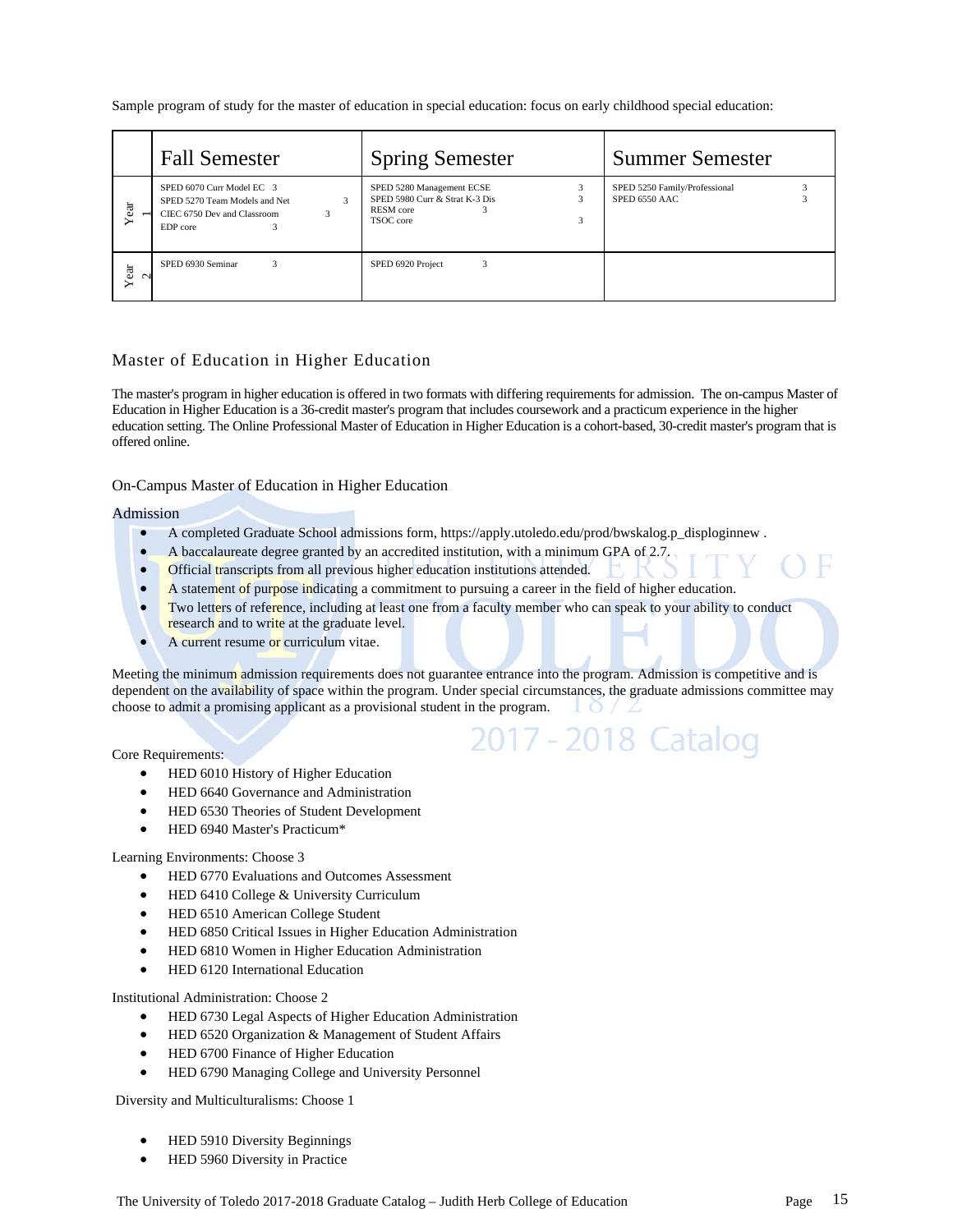- HED 5970 Diversity Advancement
- HED 6540 Advising Diverse Students

Research: Choose 1

**•** HED 6570 Research in Higher Education

Culminating Experiences: Choose 1

- HED 6980 Master's Capstone Seminar
- HED 6960 Master's Thesis

\*The Practicum Seminar is comprised of 2 components: 1) 10 hours of coursework (or 4 class meetings during the semester) culminating in the completion of one or two projects, and 2) practicum experience hours (100 hours in one unit). The practicum experience hours can be waived for full-time employees of a college or university (upon documented proof).

Online Professional Master of Education in Higher Education - 30 hours

Admission

- At least two years' work experience in a higher education setting
- A completed Graduate School admissions form, https://apply.utoledo.edu/prod/bwskalog.p\_disploginnew .
- A baccalaureate degree granted by an accredited institution, with a minimum GPA of 2.7.\*
- Official transcripts from all previous higher education institutions attended.
- A personal statement
- Three letters of recommendation.
- A current resume or curriculum vitae

\*Students who fail to meet this requirement may be considered for provisional admission if they demonstrate excellent promise for graduate study through other objective measures.

2018 Catalog

#### Required Courses

| <b>Required Courses</b> |                                                   |
|-------------------------|---------------------------------------------------|
| <b>HED 6010</b>         | <b>History of Higher Education</b>                |
| <b>HED 6510</b>         | <b>American College Student</b>                   |
| <b>HED 6640</b>         | Governance and Administration in Higher Education |
| <b>HED 6570</b>         | Research in Higher Education                      |
| <b>HED 6700</b>         | Finance in Higher Education                       |
| <b>HED 6770</b>         | <b>Evaluation and Outcomes Assessment</b>         |
|                         |                                                   |

Professional Emphasis (these are cohort specific and required – not electives)

Higher Education Administration

- HED 6730 Legal Aspects of Higher Education
- HED 6750 Strategic Planning and Decision Making
- HED 6790 Managing College and University Personnel
- HED 6850 Critical Issues (Focus on Higher Education Administration)

#### The Community College

- HED 6210 The Community College
- HED 6250 Technical Higher Education
- HED 6650 Community College Leadership
- HED 6850 Critical Issues (Focus on the Community College)

#### Globalization of Higher Education

- HED 5930 Interdisciplinary Seminar [Internationalizing Higher Education
- HED 5950 Workshop in Higher Education International Field Study in a Selected Country
- HED 6120 International Higher Education
- HED 6850 Critical Issues (Focus on Globalization in Higher Education)

## Student Affairs

- HED 6520 Organization and Management of Student Affairs
- HED 6530 Theories of Student Development
- HED 6510 Issues of Access in Higher Education
- HED 6850 Critical Issues (Focus on Student Affairs)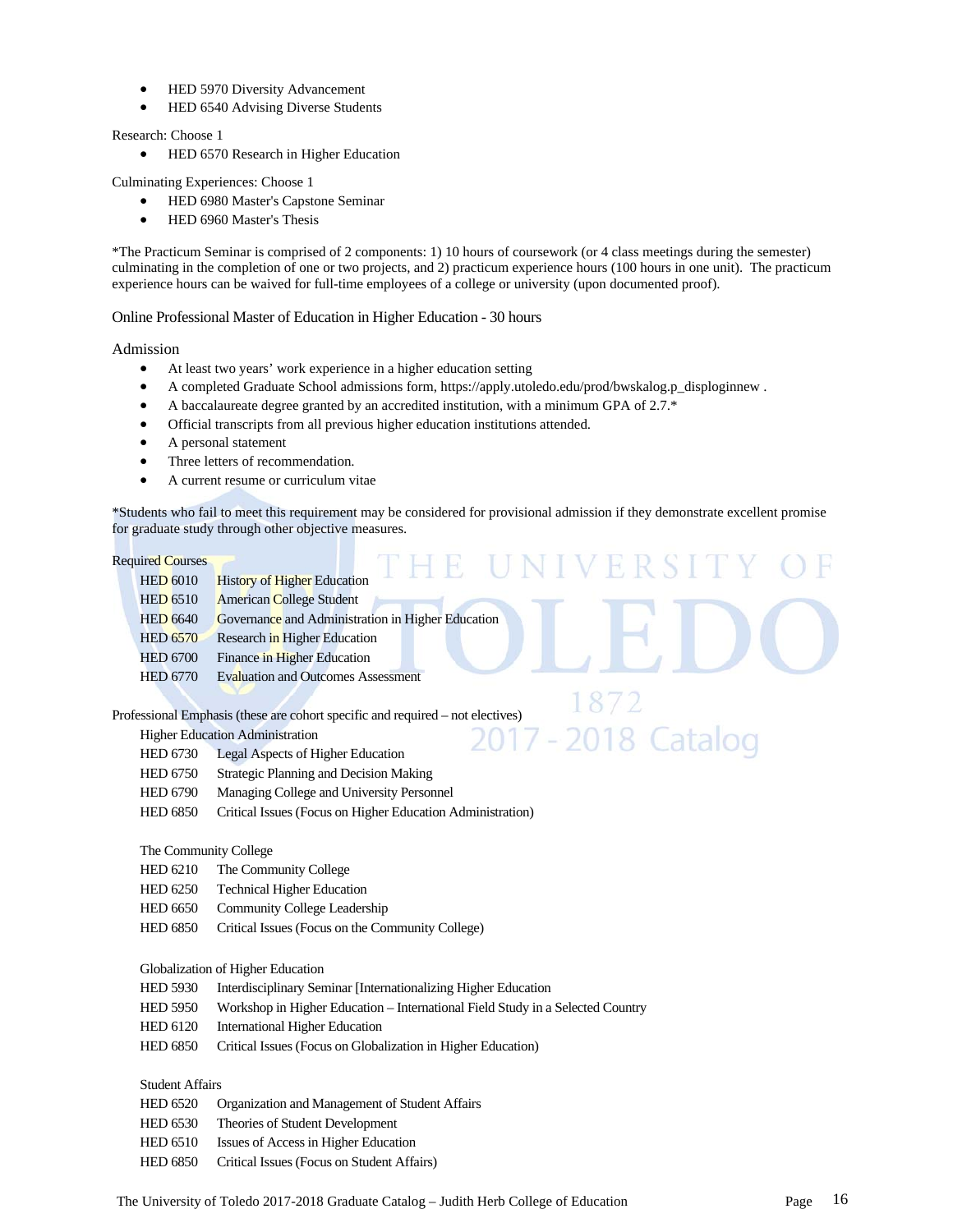## Educational Specialist (Ed.S.) Degree Programs

Educational specialist (Ed.S.) degree is available through a post-master's graduate program that provides students an area of educational specialization with emphasis on practice. Specific areas represented in the Department of ECE, Higher Ed, & Special Ed are special education and early childhood education.

The Ed.S.in curriculum and instruction is designed to meet the needs of individuals involved with the curriculum, teaching, and supervision aspects of discipline-centered areas of study. The degree provides patterns of study for teachers and supervisors who want an education beyond the master's degree as a specialist, but who are not interested in a doctoral degree. For the program and requirements of a specific area, contact a faculty advisor.

## Admission to Educational Specialist Degree Programs

Admission requirements to the Ed.S. programs include a bachelor's degree from an accredited four-year institution and a master's degree from an accredited institution.

- The three (3) letters of recommendation are expected from academic professionals to support the applicant's ability and character to succeed in the graduate degree.
- A statement of purpose is required to demonstrate writing ability and to describe the applicant's goals and how the educational specialist degree supports those goals.

### Requirements for Educational Specialist Programs

- Students must complete a minimum of 30 semester hours of approved graduate coursework beyond the master's level with a minimum GPA of 3.0 on a 4.0 scale.
- Students are required to develop a plan of study with their advisor that specifies the coursework that must be completed to fulfill degree requirements. This plan must be filed prior to the completion of 15 semester hours and must be approved by the advisor, the department chairperson, and the college associate dean.
- All course work for the Ed.S. must be taken within a six-year period immediately preceding the date the degree is awarded.
- Programs require the completion of a culminating experience, which may include field experiences, internships, or other professional projects (e.g., CI 7940, CIEC 7940).
- No more than a total of six semester hours of credit from any combination of workshops (7950), problems or special topics courses (7980) or independent studies (7990 or 8990) may be applied to a specialist's program.

## Doctoral Degree Programs in Early Childhood Education, Higher Education, & Special Education

The department offers a doctoral degree in curriculum and instruction with a focus on special education or early childhood education, as well as a doctoral degree in higher education.

## Admission to the Doctoral Programs in Curriculum and Instruction (Emphasis areas in early childhood or special education)

Individuals applying for admission to doctoral study must meet the admission requirements of the College of Graduate Studies as well as specific program requirements.

- A minimum 3.25 cumulative GPA, using a 4.0 scale, on all previous graduate academic work with a completed master's degree.
- Acceptable GRE scores with 50 percentile or higher preferred (taken within the last five years).
- Evidence in prerequisite academic work that the applicant can successfully complete the doctoral program in the area of study.
- An autobiographical sketch that describes why the applicant wishes to pursue the selected doctoral program. This sketch also should include information on previous study, educational experience, professional accomplishments, immediate and future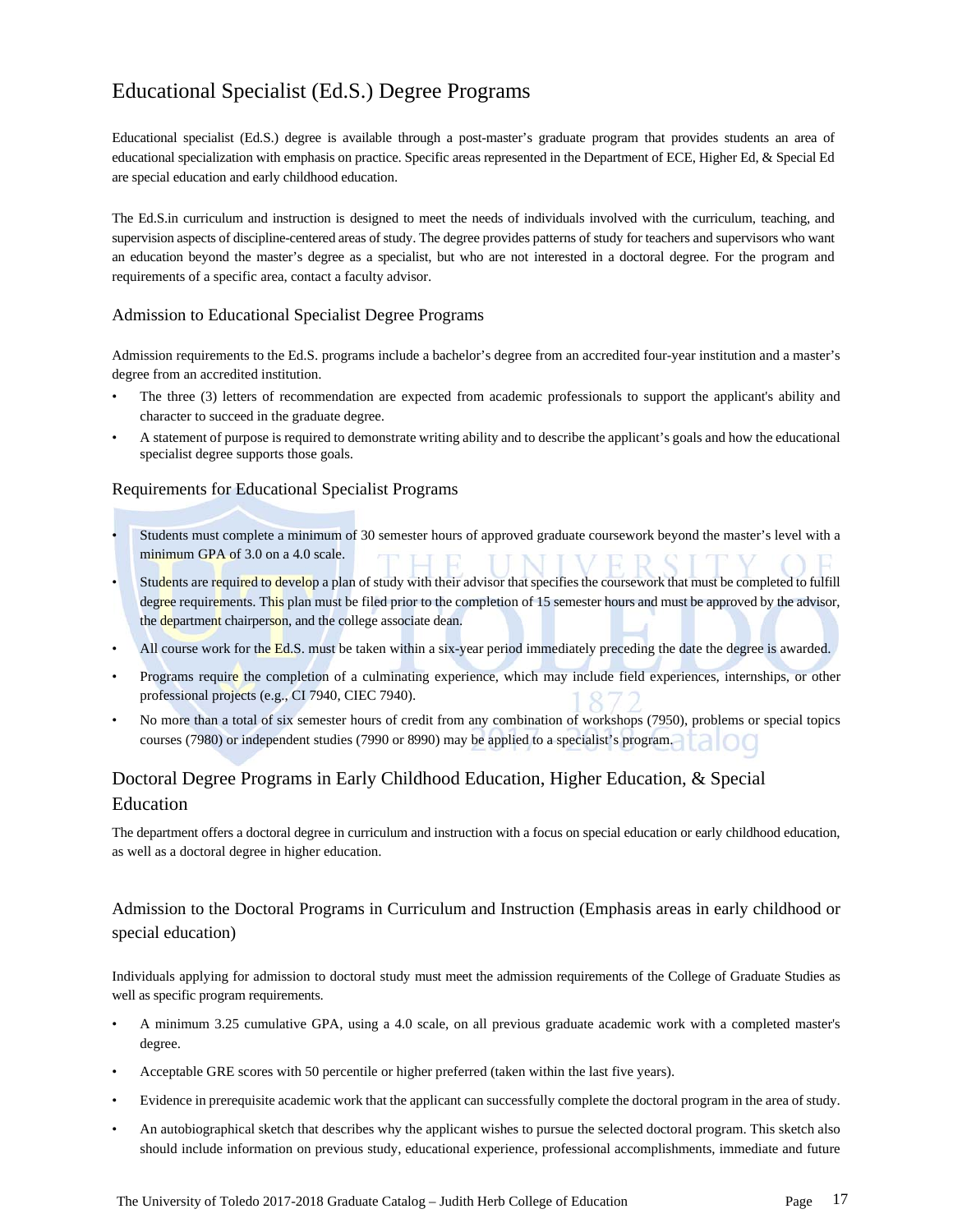professional goals, a proposed time schedule for completing the degree, and any other information that the applicant believes is relevant for admission into the desired program.

- Evidence of research and writing ability. Such evidence may include a master's thesis, proctored writing sample, a written research report, one or more reprints of publications, a paper presented to a professional society, or similar evidence of competence in this respect.
- Evidence of successful teaching experience is preferred.

## Requirements for Doctoral Programs in Curriculum and Instruction (Emphasis in early childhood or special education)

A minimum of 60 hours beyond the master's degree is required. Each doctoral student is expected to:

- Identify a concentration in an area of specialization (i.e., a major) and pass a written examination (major examination);
- Demonstrate proficiency in tools of research;
- After passing the written major examination, pass an oral examination that covers the relevant coursework;
- Present a dissertation proposal;
- Present and defend a completed dissertation in a public forum.

### Academic Advising Committee

The student is assigned a temporary advisor upon admission to a program. This advisor guides the student in forming a doctoral program committee.

The doctoral program committee is to be formed before the student completes 18 hours of credit. The doctoral program committee has a minimum of three members who are selected from the membership of the graduate faculty of the University. The doctoral program committee is responsible for assisting the student in the development of a plan of study and assuring competence by overseeing the doctoral major exam and doctoral program orals.

The plan of study must be approved by the doctoral program committee, the department chairperson, and the Associate Dean of the college. The plan of study must be filed before 18 semester hours of the doctoral program are completed. After completion of the academic requirements, the student must form a dissertation committee to guide the development of the dissertation.

## **Dissertation**

The dissertation committee must include a minimum of four graduate faculty members including one who is not in the discipline major. The members of the dissertation often include members from the doctoral program committee. The student must work closely with the committee to develop a research proposal for the dissertation. Once the committee approves the research design, the student must obtain Institutional Research Board approval before beginning the research study. A public defense of the dissertation is required.

All coursework and requirements for the doctoral degree should be completed in the seven year period immediately preceding the awarding of the degree.

## Higher Education Doctoral Degree Program

The doctoral program is designed to prepare students for successful professional careers in diverse higher education settings, including public and private colleges and universities, government agencies, and professional associations. The doctoral program focuses on Administration and Policy Analysis.

#### Admission to Doctoral Program in Higher Education

- Currently employed at a college or university.
- A completed College of Graduate Studies admissions form.
- A baccalaureate degree granted by an accredited institution, with a minimum GPA of 2.7 preferred.
- A master's degree granted by an accredited institution, with a minimum GPA of 3.25.

atalog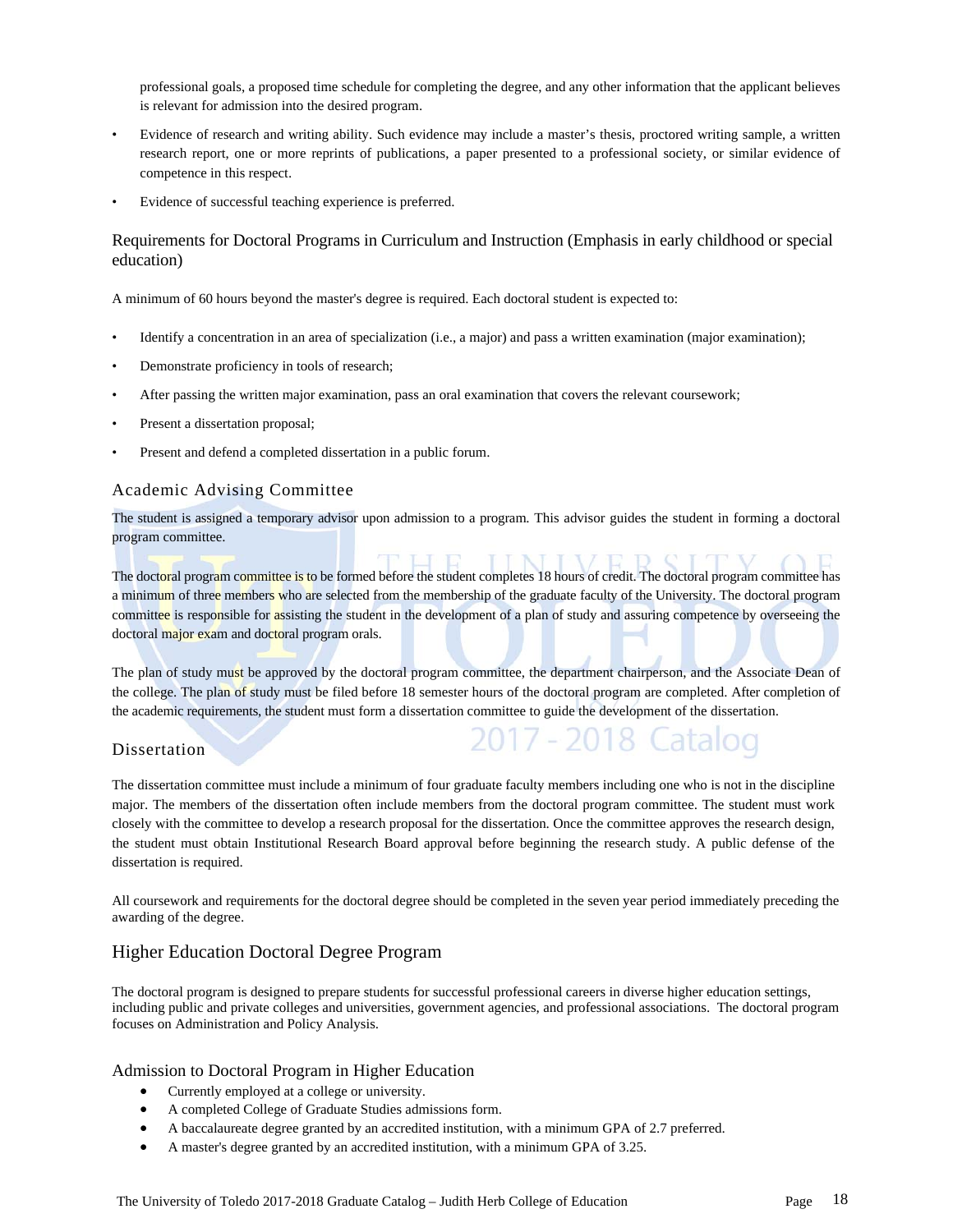- Official transcripts from all previous higher education institutions attended.
- A letter indicating the applicant's commitment to pursuing a career in the field of higher education, and a description of the applicant's potential research topic for dissertation study.
- A 1,000-word essay that discusses the most critical issue facing higher education today, the reasons for choosing this issue, and the implications of the issue for the future of higher education.
- Two letters of reference, including at least one from a faculty member who can speak to the ability of the applicant to conduct research and to write at the graduate level.
- A current resume or curriculum vitae.

### Requirements for Doctoral Program in Higher Education

A minimum of 61 hours beyond the master's degree is required.

- Required HED Courses 30 hours HED 8030 Federal & State Policy Analysis HED 8530 Student Development Theory HED 8570 Research in Higher Education HED 8640 Governance & Administration OR HED 7980 Community College Leadership HED 8700 Finance of Higher Education HED 8770 Evaluation & Outcomes Assessment in Higher Education HED 8850 Critical Issues in Higher Education HED 8790 Managing College & University Personnel HED 8730 Legal Aspects of Higher Education HED 8120 International Higher Education
- Elective HED Courses 6 hours
- HED 8010 History of Higher Education or TSOC Requirement 3 credit hours ERSITY
- Research Methods Requirement 12 hours RESM 8120 Quantitative II HED 8910 Introduction to Interpretive Inquiry or RESM 7330 Qualitative Research I HED 8920 Advanced Seminar in Quantitative Research or RESM 8320 Research Design HED 8920 Advanced Seminar in Qualitative Research
	- Dissertation- 10 hours

HED 8930 Doctoral Research Seminar - Concept Paper (3) HED 8930 Doctoral Research Seminar- Literature Review (3) HED 8960 Dissertation (4) 017 - 2018 Catalog

In addition, each doctoral student is expected to:

- Concentrate in the area of specialization (i.e. a major) and pass a written examination (major examination) in the major area of concentration;
- Demonstrate proficiency in tools of research;
- Pass the written major examination and pass an oral examination that covers the relevant coursework;
- Orally present and defend a dissertation proposal in a public forum;
- Orally present and defend a completed dissertation in a public forum.

#### Academic Advising Committee

The student is assigned a temporary advisor upon admission to a program. This advisor guides the student in forming a doctoral program committee.

The doctoral program committee shall be formed before the student completes 18 hours of credit. The doctoral program committee has a minimum of three members, at least two of which must be members of the Higher Education Program, who are selected from the membership of the graduate faculty of the University. The doctoral program committee is responsible for assisting the student in the development of a plan of study and assuring competence by overseeing the doctoral major exam, and the doctoral program oral.

The plan of study must be approved by the doctoral program committee, the department chairperson, and the associate dean of the college. The plan of study must be filed before 18 semester hours of the doctoral program are completed. After completion of the academic requirements, the student must form a dissertation committee to guide the development of the dissertation.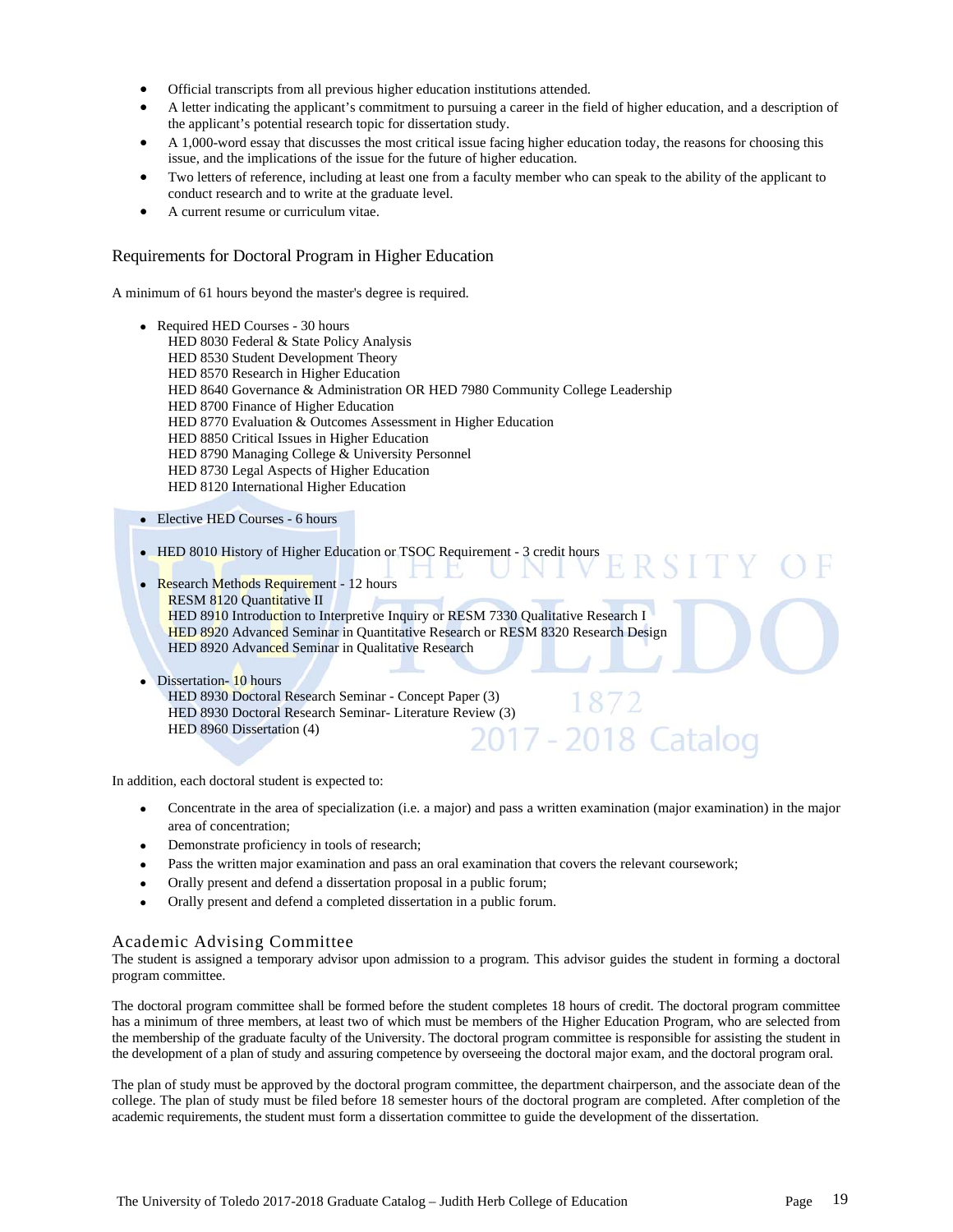## Dissertation

The dissertation committee must include a minimum of four graduate faculty members, and one who is not in the discipline major. Members of the dissertation committee may also be members of the doctoral program committee. The student must work closely with the committee to develop a research proposal for the dissertation. Once the committee approves the research design, the student must obtain Institutional Research Board approval before beginning the research study. A public, oral defense of the dissertation proposal and the completed dissertation is required.

## Certificate Programs housed in the Department of Early Childhood Education, Higher Education and Special Education

### Diversity Certificate

The Office of Equity, Diversity and Community Engagement with the Higher Education Program offer an online, 12-credit hour Certificate Program in Diversity taken over three semesters.

#### Admission

Current UT graduate students

- Complete an "Adding a Certificate" form available at
- http://www.utoledo.edu/graduate/files/Request\_to\_add\_a\_grad\_certific.pdf
- One letter of recommendation from a faculty member of your current graduate program
- A statement of purpose which, minimally, answers the following:
	- o What are your career aspirations?
	- o How will this certificate help you achieve your career goals?
	- o What training, if any, do you have in diversity?

#### Not a current student

- Apply to the UT College of Graduate Studies online at http://apply.utoledo.edu
- A Bachelor's degree with a minimum undergraduate GPA of 2.7
- **Official transcripts from all previous coursework**
- One letter of recommendation from either an employer or a faculty member
- A statement of purpose as described in third bullet under "current UT graduate students'

#### Courses

HED 5/7900 - Diversity Leadership (3 credit hours; Fall semester) HED 5/7910 Diversity Beginnings (3 credit hours; Fall semester HED 5/7960 Diversity in Practice (3 credit hours; Spring semester) HED 5/7970 Diversity Advancement (3 credit hours; Spring semester)

#### Higher Education Administration Certificate

A 12-credit hour Certificate Program in Higher Education Administration that presents course choices in two areas – institutional administration and learning environments.

#### Admission

- A baccalaureate degree granted by an accredited institution, with a minimum GPA of 2.7. Current graduate students must be in good academic standing, with a GPA of 3.0 or above
- Official transcripts
- A statement of purpose discussing the applicant's interest in the Certificate Program
- A current resume

#### Courses

Institutional Administration: Choose 2

- HED 6640 Governance and Administration
- HED 6730 Legal Aspects of Higher Education
- HED 6700 Finance of Higher Education
- HED 6790 Managing College and University Personnel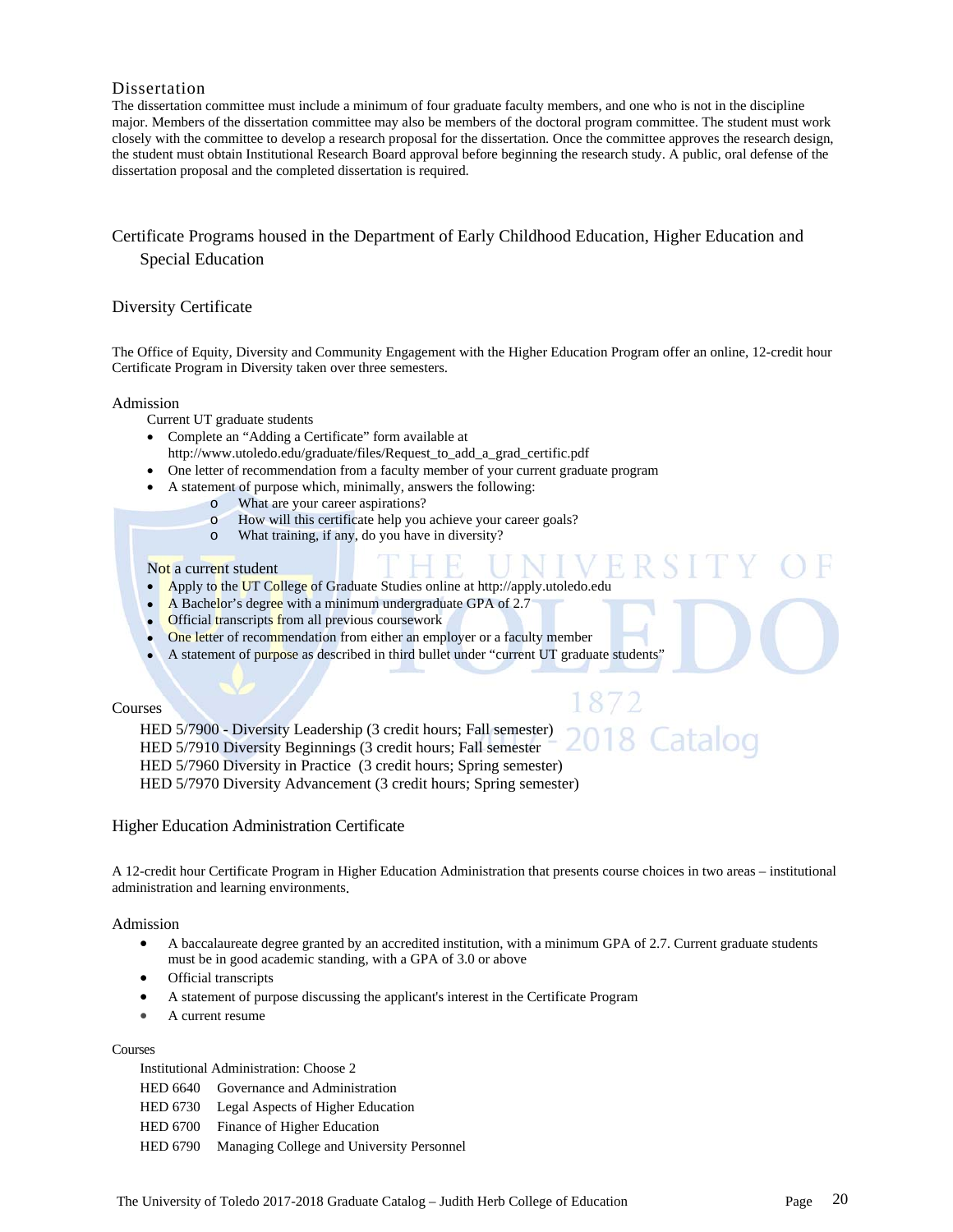Learning Environments: Choose 2 HED 6530 Theories of Student Development HED 6010 History of Higher Education HED 6510 American College Student HED 6770 Evaluation and Outcomes Assessment

## Graduate Certificate in Interprofessional Teaming in Early Childhood

The goal of the Graduate Certificate in Interprofessional Teaming is to prepare and guide professionals to engage in collaborative best practices in service to individuals with special needs and their families. The Graduate Certificate in Interprofessional Teaming advances this mission. Graduate students already enrolled in professional programs in the following six disciplines will be able to earn this certificate to augment their preparation to engage in collaborative best practices in services to young children with special needs and their families:

- Early Childhood Education,
- Occupational Therapy,
- Physical Therapy,
- School Psychology,
- Special Education,
- Speech Language Pathology

The criteria for eligibility for enrollment and retention in the certificate program include:

- Completion of the first semester in one's program of study with a minimum 3.5 GPA and otherwise in good standing, as verified by program director and/or academic advisor,
- Submission of a statement of purpose outlining one's desire to complete the certificate, and
- Grades of B or higher in all certificate courses.

Students will demonstrate competencies through individualized programs of study, approved by faculty members affiliated with the certificate program. Students should consult their advisor for detailed information.

While earning the certificate will entail documenting 38 competencies (in the areas of Collaboration, Advocacy, Diversity and Cultural Competence, Evidence-Based Practice, Professional and Ethical Standards, Technology, Human Development, Assessment and Evaluation, and Service Provision), the minimum total credit hours to be awarded the certificate is 12. In addition to the core courses required by the certificate, additional courses from the student's professional program will be identified by the advisor. The certificate must be awarded simultaneously with the professional degree.

## Department of EDUCATIONAL FOUNDATIONS AND LEADERSHIP

#### Edward Janak, chair

The mission of the department of educational foundations and leadership (EDFL) is to prepare and develop educational leaders and scholars to be agents of transformation on all levels of educational systems. A learning paradigm informs our graduate programs, which are student-centered, inquiry-based, and integrated in terms of theory and practice, and grounded in the mission of the Judith Herb College of Education. We offer graduate degrees (Master's, Ed.S., Ed.D., and Ph.D.) in educational administration and supervision, educational psychology, research and measurement, and social foundations of education (including philosophy, sociology, and history of education).

The department is also the home of the Center for Nonviolence and Democratic Education (CNDE).

The educational administration and supervision program is accredited by the Council for Accreditation of Educator Preparation (CAEP).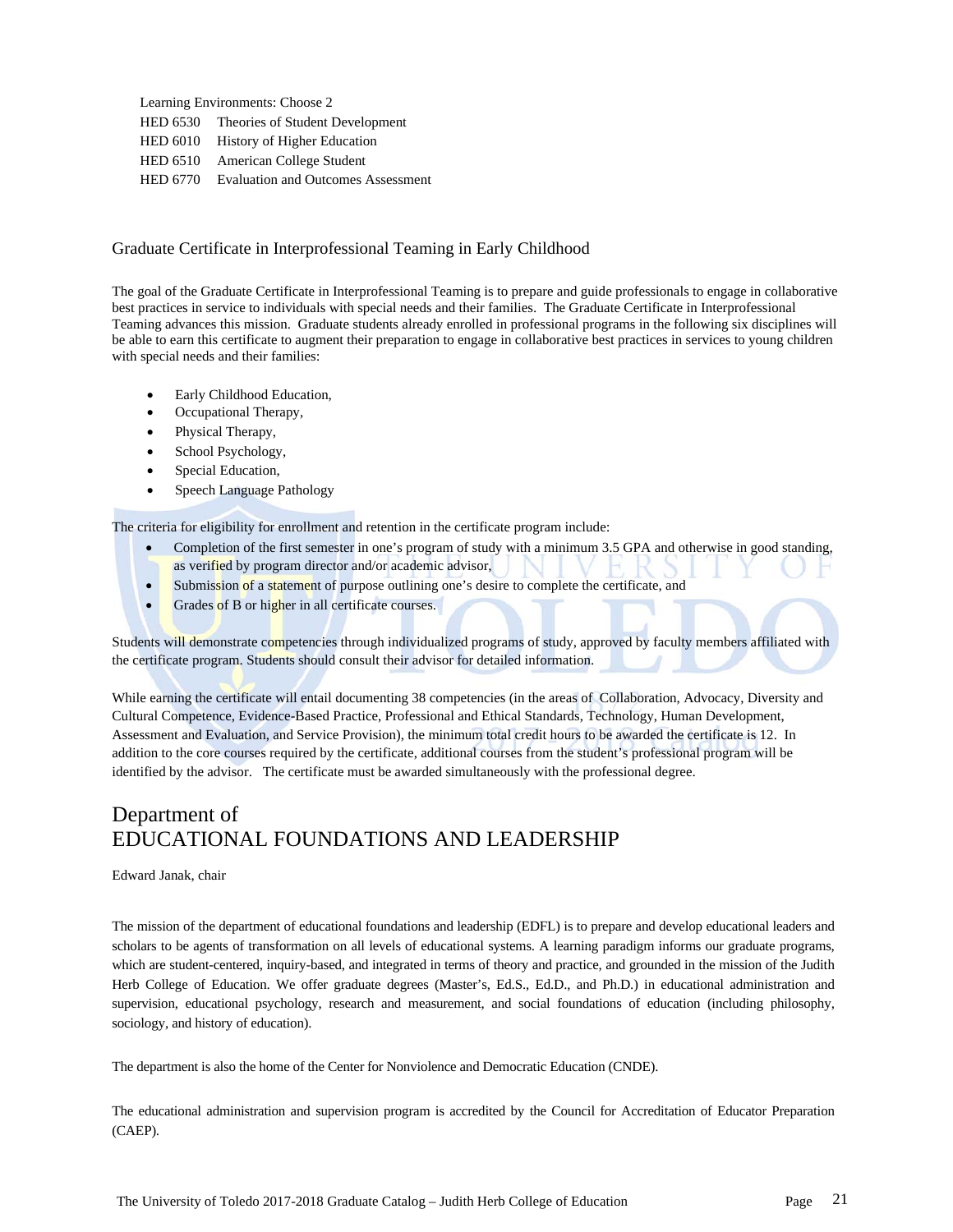## Admission to Master's Degree Programs

In addition to the College of Graduate Studies admission requirements, master's programs housed in the department of educational foundations and leadership (EDFL) require the following:

- An overall grade point average (GPA) of at least 2.7 on a 4.0 scale in all undergraduate work. Students who fail to meet this requirement may be considered for provisional admission, provided they demonstrate excellent promise for graduate study. The GRE is required for students with less than a 2.7 undergraduate grade point average.
- Three letters of recommendation regarding the prospective graduate student's potential for doing master's level work, which, depending upon the student's status at the time, may come from such sources as the undergraduate major advisor, current employer, school principal, or others who are knowledgeable about the applicant's ability to engage in graduate work in the desired program.
- A statement describing the student's background and goals as well as the importance of the degree in achieving those goals.
- Some programs have selective admissions and may admit a limited number of students. Thus, meeting all formal criteria does not guarantee admission.

### Requirements for Master's Degree Programs

Master's programs housed in the department of educational foundations and leadership require a minimum of 30 or 36 semester hours (depending on program) of approved graduate course work. No more than a total of six semester hours of credit from workshops (5950), problems or special topics courses (5980 or 6980), and independent studies (5990 or 6990) may be included in the degree program.

- A plan of study identifying the courses for the master's degree is required after 12 credit hours, generally at the end of the first semester of full time study.
- All students completing one of the master's degrees in this department must fulfill core requirements by completing one course from each of the four foundations core areas (Curriculum and Instruction, Theory and Social Foundation, Educational Psychology, & Research and Measurement) within the first 18 semester hours of course work (four of the first six courses must be core courses).
- All course work for the master's degree must be taken within a six-year period immediately preceding the date the degree is awarded.
- The completion of a thesis, project, comprehensive examination, seminar, or field experience (practicum) is noted in specific program descriptions.

 Programs leading to licensure or endorsement may require additional semester hours to fulfill licensure credentials as well as degree requirements.

#### Master of Education in Educational Administration and Supervision (30 hours)

- A. Foundations core ............................................................................... 12
	- Psychological Foundations: EDP 5110, 5120, 5210, 5220, 5230, 5320, or 5330
	- Research Foundations: RESM 5110, 5210, 5310, or 5330
	- Social Foundations: TSOC 5100, 5110, 5200, 5210, 5230, 5300, 5400, 5500
	- Curriculum: CI 5860, 5870, 6800, 6810, 6830, 6840,
- B. Specialization .............................................................................. 15 Courses must be pre-approved by the faculty advisor from: EDAS 6000, 6020, 6110, 6230, 6150 or others with pre approval
- C. Seminar, project or thesis .............................................................. 3 EDAS 6900 or 6920 or 6960 or 6190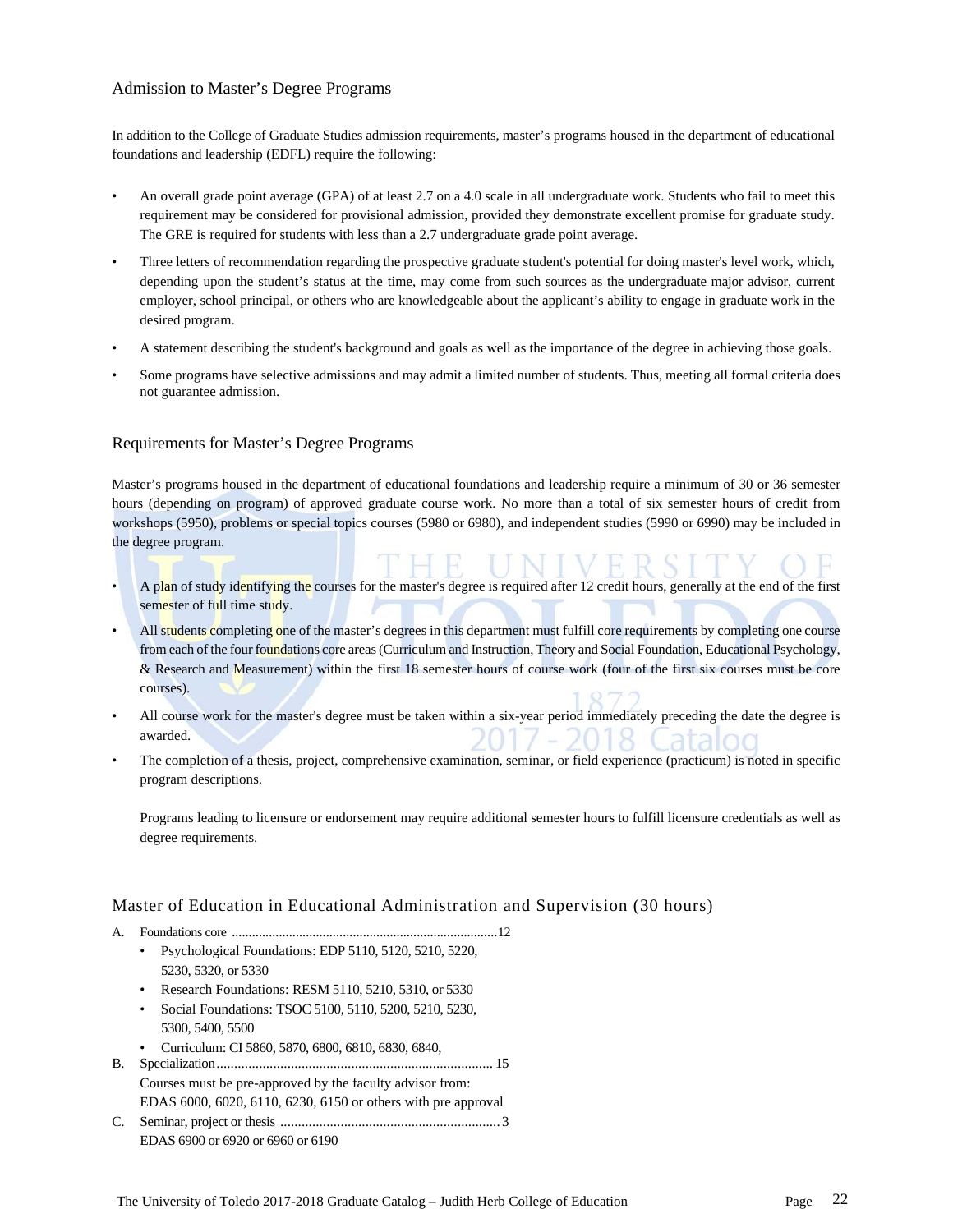Programs leading to the M.Ed. degree in educational administration and supervision also may meet some of the requirements for a principal license in Ohio. Students should consult their advisor for detailed information.

Licensure Programs include:

Principal (PreK-6) Principal (4-9) Principal (5-12) Superintendent

## Master of Education in Educational Psychology (30 hours)

- A. Foundations core .......................................................................... 12
	- Psychological Foundations: EDP 5110, 5120, 5210, 5220, 5230, 5320, or 5330
	- Research Foundations: RESM 5110, 5210, 5310, or 5330
	- Social Foundations: TSOC 5100, 5110, 5200, 5210, 5230, 5300, 5400, 5500
	- Curriculum: CI 5860, 5870, 6800, 6810, 6830 or 6840
- B. Specialization ............................................................................... 15 Areas of focus may include learning/cognition or human development. Courses must be pre-approved by the faculty advisor.
- C. Project or thesis ............................................................................... 3
	- EDP 6960 or 6980

# Master of Education in Educational Research and Measurement (36 hours)

2018 Catalog

- A. Foundations core .......................................................................... 12
	- Psychological Foundations: EDP 5110 (recommended), 5120, 5210, 5220, 5230, , 5320, or 5330
	- Research Foundations: RESM 5110, 5210, 5310, or 5330
	- Social Foundations: TSOC 5100, 5110, 5200, 5210, 5230, 5300, 5400, 5500
	- Curriculum: CI 5860, 5870, , 6810, 6830 or 6840
- B. Specialization ............................................................................... 21 Areas of focus may include statistics, measurement or evaluation. Courses must be pre-approved by the faculty advisor.
- C. Project or thesis .............................................................................. 3 RESM 6960 or 6980

## Master of Education in Educational Theory and Social Foundations (36 hours)

- A. Foundations core ........................................................................... 12
	- Psychological Foundations: EDP 5110, 5120, 5210, 5220, 5230, 5320, or 5330
	- Research Foundations: RESM 5110, 5210, 5310, or 5330
	- Social Foundations: TSOC 5100, 5110, 5200, 5210, 5230, 5300, 5400, 5500
	- Curriculum: CI 5860, 5870, 6810, 6830 or 6840
- B. Specialization ................................................................................ 21 Areas of focus may include historical foundations, philosophical foundations, sociological foundations, multicultural or urban education. Courses must be pre-approved by the faculty advisor.
- C. Project or thesis .............................................................................. 3 TSOC 6960 or 6980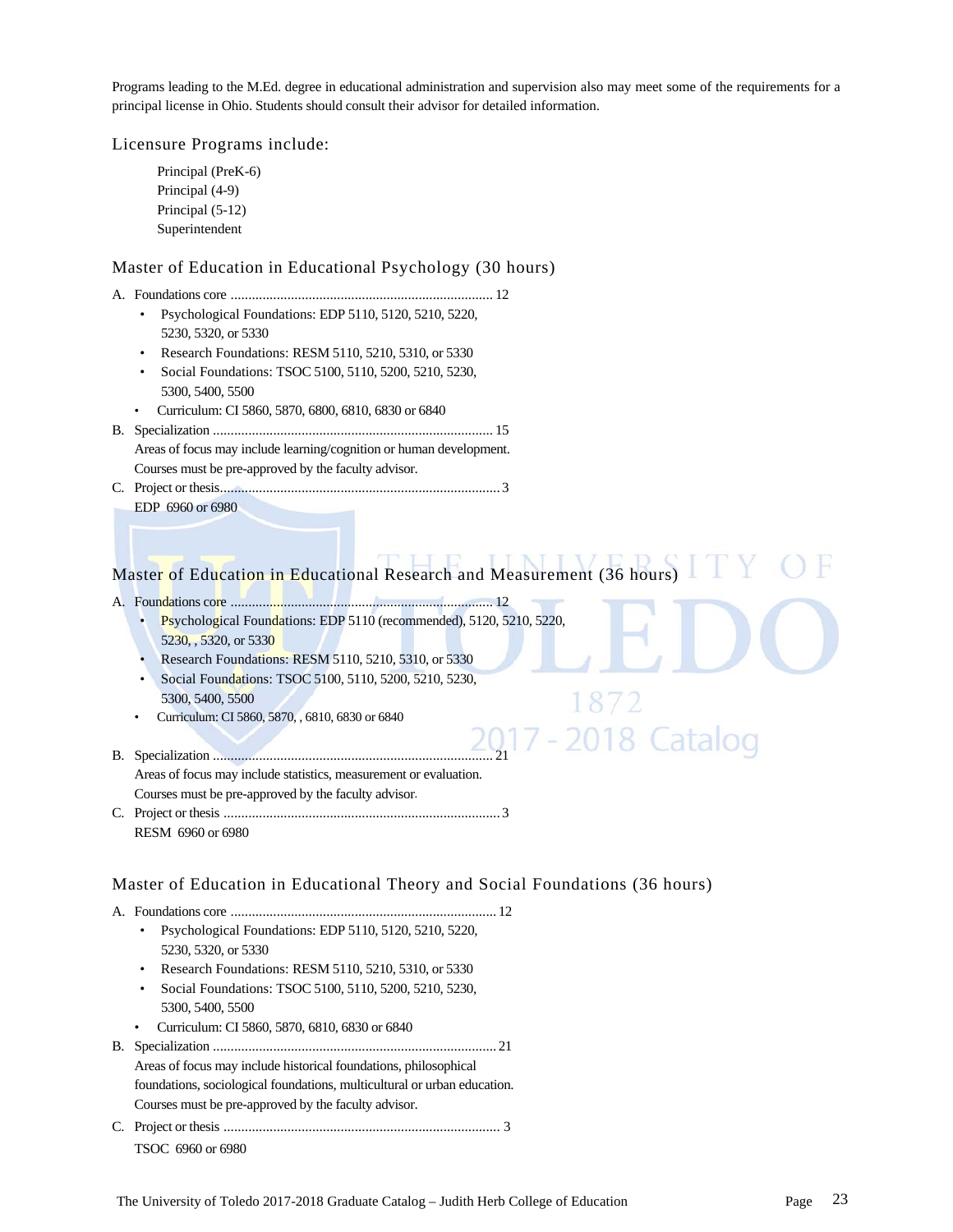## Educational Specialist (Ed.S.) Degree Program

The educational specialist (Ed.S.) degree is a post-master's graduate program in administration and supervision that provides students an area of organizational leadership or educational specialization with emphasis on practice. This 36 hour degree is designed to meet the needs of individuals whose career goals include licensure for advanced administrative positions in public and private schools (e.g., district administrator, building administrator).

## Admission to Educational Specialist Degree in Educational Administration and Supervision

Admission requirements to the Ed.S. program includes:

- A bachelor's degree from an accredited four-year institution and a master's degree from an accredited institution.
- A minimum 3.25 cumulative GPA, using a 4.0 scale, on all previous graduate academic work.
- Three letters of recommendation from academic professionals regarding the applicant's character and potential for doing post-master's level work. A statement of purpose demonstrating writing ability and the applicant's goals, and how the educational specialist degree supports those goals.

## Requirements for Educational Specialist

- Completion of a minimum of 36 semester hours of approved graduate coursework beyond the master's level (7000/8000 level courses) with a minimum GPA of 3.0 on a 4.0 scale. All course work for the Ed.S. must be completed within a six-year period immediately preceding the date the degree is awarded.
- Students are required to develop a plan of study with their advisor that specifies the coursework that must be completed to fulfill degree requirements including EDAS 8640 and EDAS 7920. This plan must be filed prior to the completion of 15 semester hours and must be approved by the advisor, the department chairperson, and the college associate dean.
- No more than a total of six semester hours of credit from workshops (7950), problems or special topics courses (7980) and independent studies (7990 or 8990) may be applied to a specialist's program.
- The program requires the completion of a culminating experience, which may include field experiences, internships, projects, etc.

## Educational Specialist Degree in Educational Administration and Supervision (36 hours)

- A. EDAS core ..................................................................................... 3 • EDAS 8640 Leading Systems Change B. Major… ......................................................................................... 30 Courses must be pre-approved by the faculty advisor. C. Culminating Experience ................................................................ 3
	- EDAS 7920 Specialist Project in Educational Administration

## Doctoral Degree Programs

The department offers several doctoral degrees: the doctor of education (Ed.D.) in education administration and supervision, and the doctor of philosophy (Ph.D.) in the foundations of education majors of educational psychology, educational research and measurement, educational sociology, and foundations of education. Most doctoral programs are available as minor areas of study for other doctoral programs that require a minor. Additional areas of study for the minor are available within the college, as well as areas from other colleges at The University of Toledo. Students should discuss these alternatives with their advisors.

## Admission to Doctoral Programs

Individuals applying for admission to doctoral study in the Judith Herb College of Education must meet the admission requirements of the College of Graduate Studies, the Judith Herb College of Education, and the specific degree program the individual chooses. The following is a composite of the College of Graduate Studies and the Judith Herb College of Education.

- A minimum 3.25 cumulative GPA, using a 4.0 scale, on all previous graduate academic work and completed master's degree from an accredited institution.
- Acceptable GRE scores, as determined by individual programs.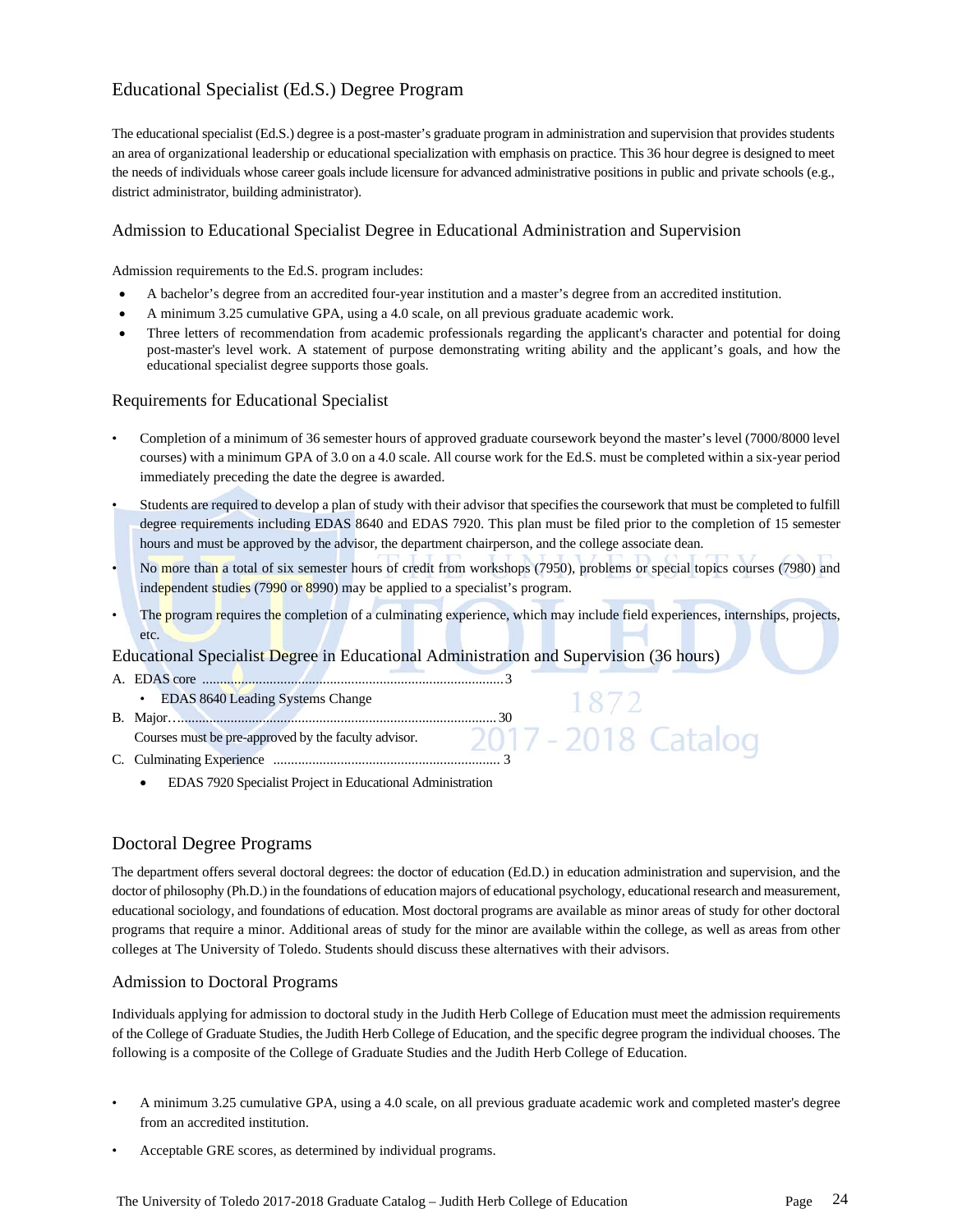Recommended GRE scores for admission into the designated doctoral programs:

| Program                         | Verbal | <i><b>Ouantitative</b></i>           | <b>Analytic Writing</b> |
|---------------------------------|--------|--------------------------------------|-------------------------|
| Educational Administration      |        |                                      |                         |
| and Supervision (Ed.D.)         | 152    | 146                                  | 4.0                     |
| Research and Measurement        | 152    | 146                                  | 4.0                     |
| <b>Educational Psychology</b>   |        | GRE not required; interview possible |                         |
| Philosophy of Education         |        | GRE not required; interview possible |                         |
| <b>Educational Sociology</b>    |        | GRE not required; interview possible |                         |
| <b>History of Education</b>     |        | GRE not required; interview possible |                         |
| <b>Foundations of Education</b> |        | GRE not required; interview possible |                         |

- A resume or curriculum vitae.
- Three letters of recommendation detailing candidate's potential for completing doctoral-level work.
- A statement of purpose that describes why the applicant wishes to pursue the selected doctoral program. This statement also should include information on previous study, educational experience, professional accomplishments, immediate and future professional goals, and any other information that the applicant believes is relevant for admission into the desired program.
- Evidence of research and writing ability. Such evidence may include a master's thesis, class paper, a written research report, one or more reprints of publications, a paper presented to a professional society, or similar evidence of competence in this respect.
- A professional interview upon the completion of the written application may be required by the following programs: Educational Administration and Supervision, Educational Psychology, Philosophy of Education, Educational Sociology, History of Education, and Foundations of Education.

## Requirements for Doctoral Programs

A minimum of 61 hours beyond the master's degree is required. Each doctoral student is expected to:

- Successfully complete 6 hours in a foundations core (Educational Psychology, Theory and Social Foundations);
- Concentrate in one area of specialization (i.e., a major) and pass a written examination (major examination) in the major area of concentration;
- Demonstrate proficiency in tools of research, successfully completing 9-12 hours of coursework in Research Tools;
- Depending on program, successfully complete 9 hours in a minor program outside of major and pass a separate written examination for any minor area of concentration;
- After passing the written major examination and any written minor examination, pass an oral examination that covers the relevant coursework;
- Orally present and defend a dissertation proposal in a public forum;
- Orally present and defend a completed dissertation in a public forum.

## Academic Advising Committee

The student is assigned a temporary advisor upon admission to a program. This advisor guides the student in forming a doctoral program committee.

The doctoral program committee shall be formed before the student completes 18 hours of credit. The doctoral program committee has a minimum of three members who are selected from the membership of the graduate faculty of the University. The doctoral program committee is responsible for assisting the student in the development of a plan of study and assuring competence by overseeing the doctoral major exam, any minor exam(s), and the doctoral program oral.

The plan of study must be approved by the doctoral program committee, the department chairperson, and the Associate Dean of the college. The plan of study must be filed before 18 semester hours of the doctoral program are completed. After completion of the academic requirements, the student must form a dissertation committee to guide the development of the dissertation.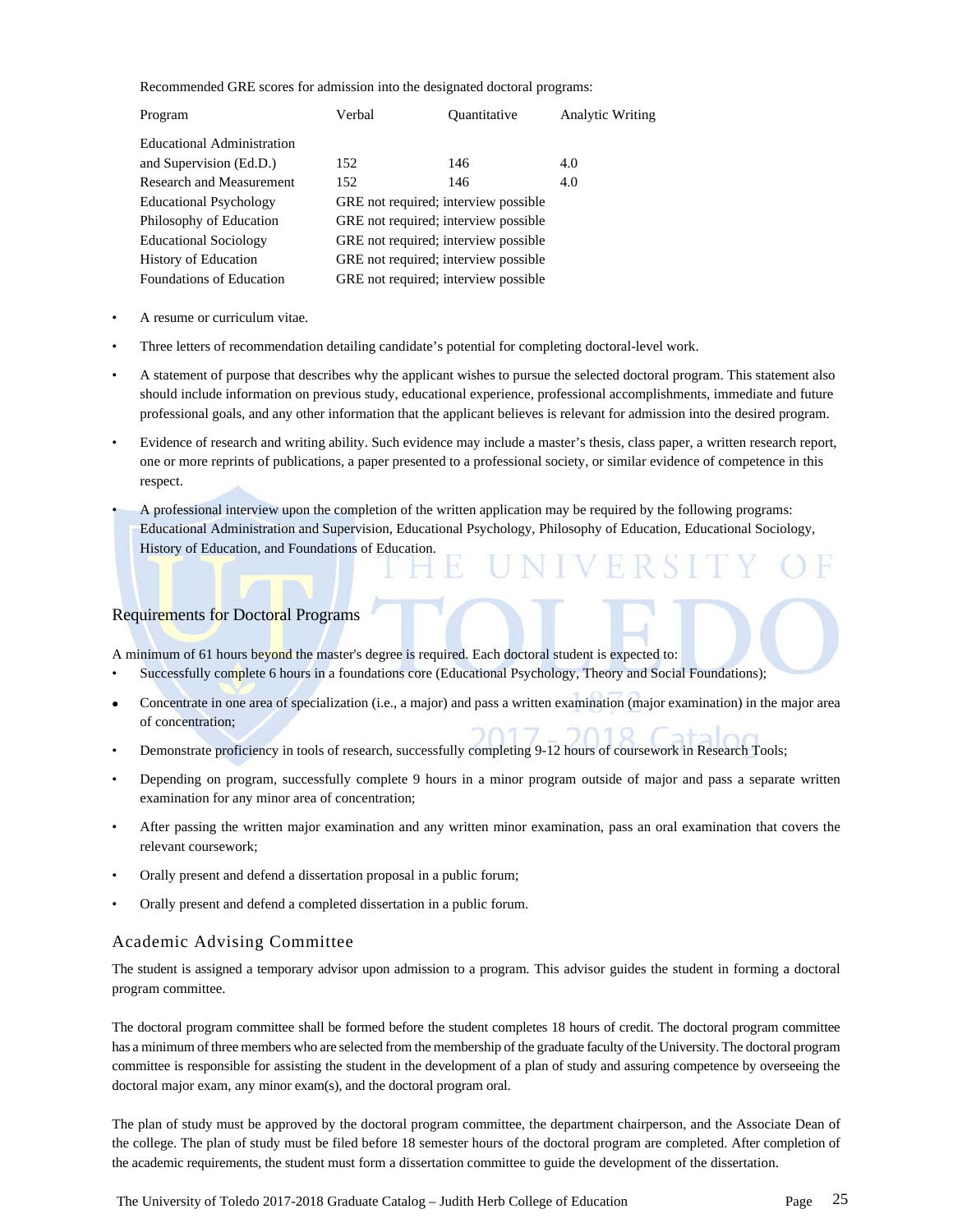## Dissertation

The dissertation committee must include a minimum of four graduate faculty members, including one who is not in the discipline major. Members of the dissertation committee may also have been members of the doctoral program committee. The student must work closely with the committee to develop a research proposal for the dissertation. Once the committee approves the research design, the student must obtain Institutional Research Board approval before beginning the research study. A public, oral defense of the dissertation proposal and the completed dissertation is required.

### Certificate Programs housed in the Department of Educational Foundations and Leadership

## Foundations of Peace Education Certificate Program

The Online Foundations of Peace Education Graduate Certificate program is designed for educational professionals working in a variety of educational environments, ranging from P-12 schools, community colleges, universities, and non-governmental organizations. The program requires completion of four (12 semester hours) of graduate courses. All courses are offered online. The twelve credit hours earned in the certificate program may be applied toward the Master's programs in Educational Psychology (FEEP) or Educational Theory and Social Foundations (ETSF, FOED, FEPE, FEES) or the Doctoral degree in Educational Foundations; however, an admissions application to these programs must occur separately. To be applied toward the doctoral degree the certificate courses must be taken at the doctoral (7000 or 8000) level. This certificate will provide students with the concepts, skills, and values to infuse peace education throughout the curriculum, thereby providing them with greater opportunities to be hired in a variety of educational settings.

#### Prospective Students: Admission Guidelines

The application process for the Certificate Program is entirely completed online. The following are minimum application requirements for admission consideration to the Certificate Program in Foundations of Peace Education. The University of Toledo application requirements and other relevant information are available on the Graduate Studies website.

#### Admissions Criteria

Candidates admitted to the program must have the following:

- A baccalaureate degree from an accredited four-year institution. However, if you are planning to teach in P-12 schools, you must have a teaching license in a specific subject area or discipline.
- An overall grade point average (GPA) of at least 2.7 or higher on a 4.0 scale in all undergraduate work.
- Two recommendation letters, which may come from such sources as the undergraduate major adviser, current employer, school principal or others who are knowledgeable about the applicant's ability to engage in graduate work in the desired program.
- A statement describing the prospective graduate student's background and goals as well as the importance of the degree in achieving those goals.
- The program has selective admissions and may admit a limited number of graduate students. Thus, meeting all formal criteria does not guarantee admission.
- All graduate degree-seeking applicants must apply for admission to the Certificate program prior to graduation.

#### Program of Study

Complete 12 semester hours of required course work.

- Required Course: TSOC 5600/7600 Foundations of Peace Pedagogy (3)
- 3 Additional Courses chosen from the following list (3 courses or 9 semester hours): TSOC 6/8190: Theories of Justice and Educational Policy TSOC 6/8310: Major Educational Theorists TSOC 6/8320: Education and the Democratic Ethic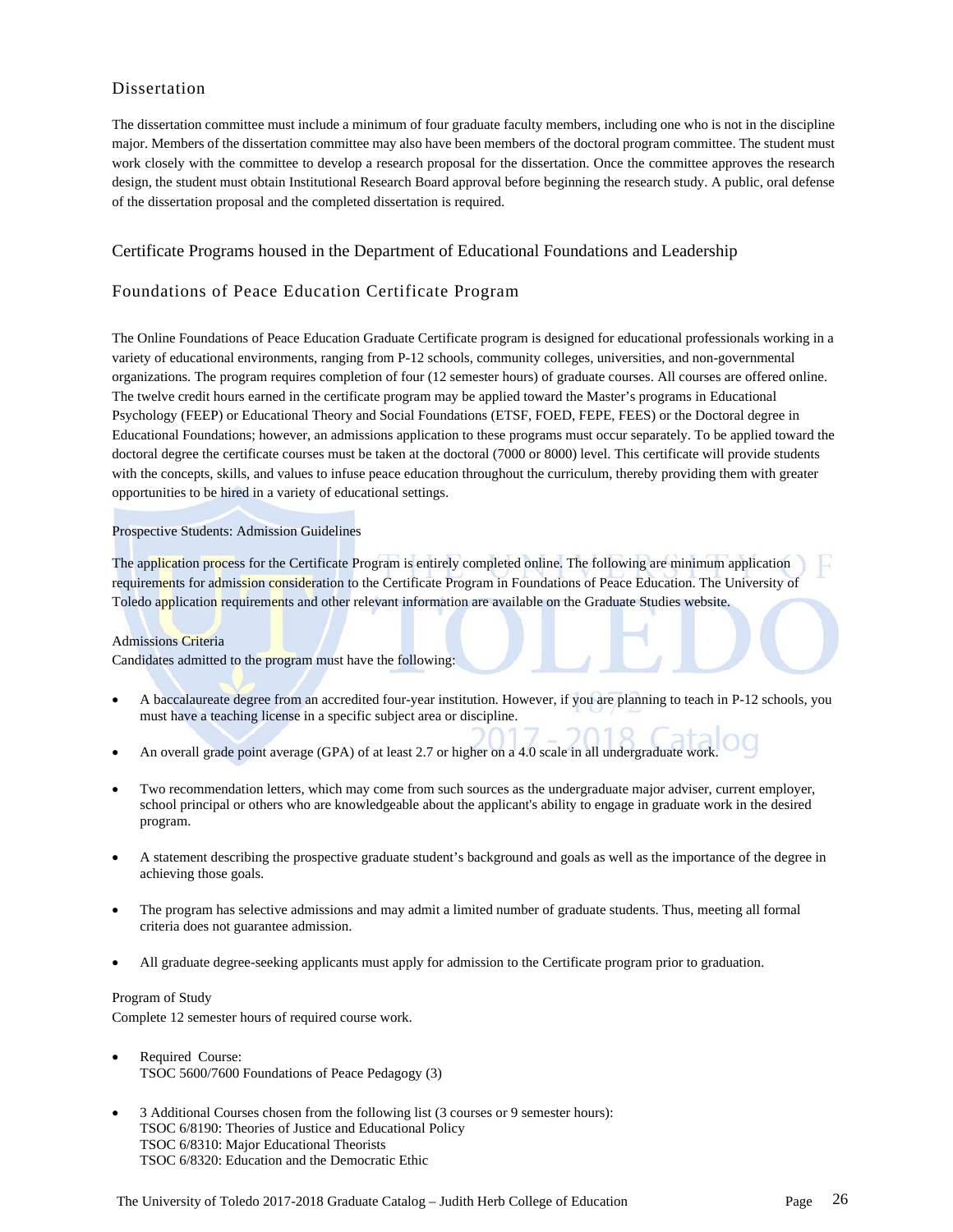TSOC 6/8330: Ethics of War and Peace and Education TSOC 6/8340: Human Rights Education TSOC 6/8350: Environmental Ethics and Education TSOC 6/8990: Independent Study in Educational Foundations

EDP 6/8120: School Violence Theory, Prevention, and Intervention EDP 6/8150 or TSOC 6/8150: Cultural Perspectives on Learning EDP 6/8370: News Media Literacy, Society, and the Mind EDP 6/8360: Thinking and Reasoning in School Context EDP 6/8990: Independent Study in Educational Psychology

## Educational Assessment Specialist Certificate

The Educational Assessment Specialist certificate may be earned by students from any major and is intended to assist teachers, principals and superintendents to obtain the education needed to meet the challenges of the modern school and promote student learning. Students will acquire skills necessary to meet the data-informed decision making and accountability challenges demanded in the current educational environment.

Three fully online, three credit hour, courses are required in addition to a hands-on practicum at the student's location. The practicum is guided by University research and measurement faculty. Minimum number of credit hours for completion is 12.

The certificate may be added to a degree or completed independently.

| <b>Admission Requirements</b><br>Application<br>Transcripts | 3 Letters of recommendation<br>Statement of purpose |
|-------------------------------------------------------------|-----------------------------------------------------|
| <b>Coursework</b>                                           | UNIVERSITY                                          |
| <b>RESM5210</b>                                             | <b>Educational Testing And Grading</b>              |
| <b>RESM5310</b>                                             | <b>Educational Research</b>                         |
| <b>RESM5110</b>                                             | Quantitative Methods I                              |
| <b>RESM6940</b>                                             | Internship                                          |
|                                                             |                                                     |

### Culture and Change in Institutions Graduate Certificate Program

The Culture and Change in Institutions Graduate Certificate program is designed for local professionals working in a variety of educational environments, including health and social service organizations, P-12 schools, community colleges, universities, and non-governmental organizations. The program requires completion of four (12 semester hours) of graduate courses. Some courses are offered online, but most courses are face-to-face to facilitate development of local network and community of learners. The twelve credit hours earned in the certificate program may be applied toward the Master's programs in Educational Theory and Social Foundations (ETSF) or the Doctoral degree in Educational Foundations (FOED, FEPE, FEHE, FEES); however, an admissions application to these programs must occur separately. To be applied toward the doctoral degree the certificate courses must be taken at the doctoral (7000 or 8000) level.

This certificate provides students with the concepts, skills, and values to recognize and use culture more effectively in their professional practices as agents in institutional settings. Courses in the certificate program foster awareness and understanding of culture and power, and also deliver practical strategies and techniques for individuals working in institutional settings to contribute to dynamic institutional culture that extends access and privilege to individuals from all cultural backgrounds and supports enactment of our national democratic values. The Certificate in Culture and Change in Institutions aligns with Standards for Academic and Professional Instruction in Foundations of Education, Educational Studies, and Educational Policy Studies.

#### Prospective Students: Admission Guidelines

The application process for the Certificate Program is entirely completed online. The following are minimum application requirements for admission consideration to the Culture and Change in Institutions Graduate Certificate. The University of Toledo application requirements and other relevant information are available on the Graduate Studies website.

Admissions Criteria

Candidates admitted to the program must have the following:

• A baccalaureate degree from an accredited four-year institution.